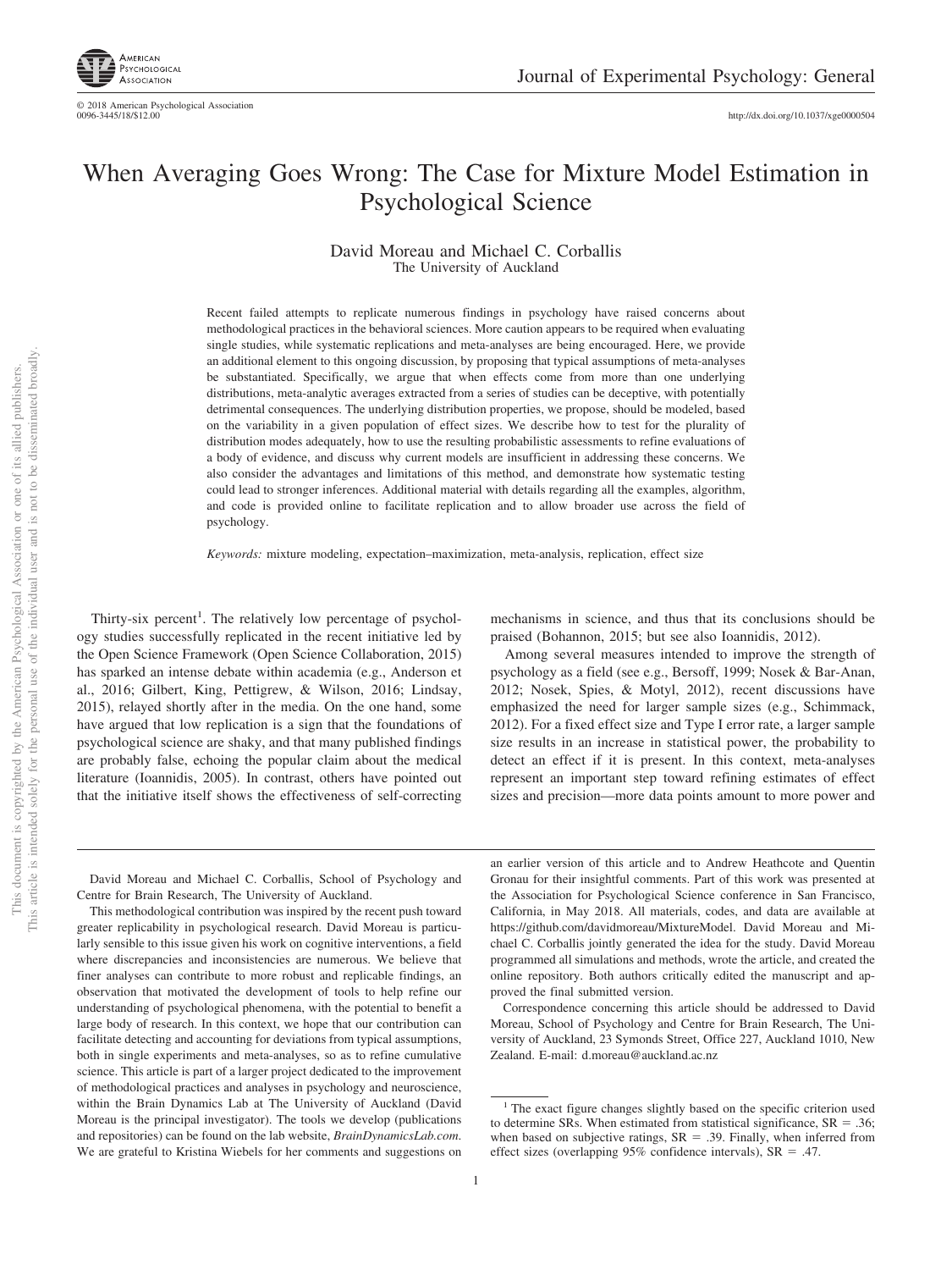to more confidence about specific claims. Indeed, an important rationale for meta-analyses is that of increased power, compared with single studies— effects that might be too subtle to emerge from limited and noisy data can, when pooled together, reach significance.

This rationale is contingent upon meta-analyses leading to increases in precision around true effect sizes, that is, increases in accuracy. The latter is an assertion that, we argue, requires substantiation, given that it makes at least two implicit assumptions. First, it postulates that effect sizes come from a single distribution; if they do not, averages can be misleading, and possibly erroneous. Second, typical meta-analytic models assume that effect sizes are distributed continuously, at least in theory (e.g., Hedges & Vevea, 1998). The latter is often acknowledged in meta-analyses, as deviations from normality can be quantified, for example via model fit indices. In contrast, the former is supposedly controlled for by random-effect models, yet even these models typically assume a normal, continuous distribution for the underlying effects. As we discuss in the article, this assumption has important limitations, with the potential to blur entire fields of research.

In this article, we propose to directly test for the plurality of distributions of effect sizes, before averaging. The idea complements typical quality controls undertaken prior to including studies in a meta-analysis— based on well-defined criteria, the researcher decides to include or exclude studies in the final analysis. Similarly, we argue, we should test *mathematically* whether effect sizes can be combined together, or if they are thought to have come from different distributions. In the latter case, no elaborate model or random-effects analyses can make up for the latent heterogeneity in the data. We explain the rationale for modeling underlying distributions of effect sizes, using the example of brain training. We then propose the use of mixture models, to test for the plurality of distribution modes (i.e., mixture components), with the goal to provide a more accurate description of a series of findings. This data-driven approach allows for minimal assumptions about distribution parameters, instead using available observations to build adequate models. Finally, we discuss the advantages and limitations of the proposed method, and suggest that it could allow for more accurate descriptions and analyses of a body of evidence. To facilitate reproducibility and allow the reader to extend upon our analyses, we provide all the code and data online [\(https://github](https://github.com/davidmoreau/MixtureModel) [.com/davidmoreau/MixtureModel\)](https://github.com/davidmoreau/MixtureModel).

#### **Why Model Distributions of Effect Sizes?**

We illustrate herein the importance of modeling effect size distributions with the example of brain training. This field of study has gained traction in recent years, for good reasons, including the prospect of finding an activity that can elicit transfer to a wide range of cognitive tasks, with apparently very few side effects (for a comprehensive review of this field of research, see [Simons et al.,](#page-10-0) [2016\)](#page-10-0). In short, the rationale is that a specific training regimen consisting of a single or multiple cognitive tasks can potentially lead to generalized improvement on a variety of similar (near transfer) or apparently unrelated tasks (far transfer). On the surface, this trend of research seems to contradict decades of evidence demonstrating the specificity of expertise (Chase & Simon, 1973; Ericsson, Krampe, & Tesch-Römer, 1993) and appears to be at odds with the highly heritable character of numerous cognitive abilities and traits (Benyamin et al., 2014; Davies et al., 2011).

Beyond its obvious implications, the attention that this field of research has received is also driven by inconsistencies across findings. For example, some laboratories have consistently found sizable effects of working memory training on fluid intelligence (Jaeggi, Buschkuehl, Jonides, & Perrig, 2008; Jaeggi, Buschkuehl, Jonides, & Shah, 2011; Jaeggi, Buschkuehl, Shah, & Jonides, 2014), whereas others have systematically failed to replicate these findings (Harrison et al., 2013; [Thompson et al., 2013\)](#page-10-1), even in close replications of the original studies (Redick et al., 2013). These discrepancies also extend to meta-analyses, with working memory training appearing to be effective [\(Au et al., 2015;](#page-8-1) Karbach & Verhaeghen, 2014) or not (Dougherty, Hamovitz, & Tidwell, 2016; Melby-Lervåg & Hulme, 2013), depending on the particular research group assessing the literature. Although it has been suggested that failures to take into account individual differences may be partly responsible for such inconsistencies (Jaeggi et al., 2014; Moreau, 2014), only systematic idiosyncrasies could explain the tendency for particular laboratories to consistently find an effect or fail to do so.

What mechanism could be responsible for findings that are internally reliable but externally inconsistent? Suppose that whether brain training elicits transfer or not is moderated by subtle details in the experimental setup, such as unreported design specificities, the particular population that was sampled from, or cues given by the experimenters. Brain training studies are rarely double-blind, and even if protocols are run by research assistants supposedly naive to the specific hypothesis being tested, previous literature published by a research group is typically known by all individuals involved in a project. In this context, it may not be that an effect exists or that it does not (i.e., brain training either "works" or "doesn't work"), but rather that either conclusion can hold under specific circumstances, depending on experimental conditions.

This is a subtle but important consideration, because failures to account for confounded distributions can blur conclusions as evidence accumulates, as we illustrate in the next section. In this context, correctly modeling mixture distributions is critical to refine meta-analyses, and thus appears particularly valuable in the evaluation of replications. In numerous cases, modeling underlying distributions can substantially improve assessments of cumulative evidence—models accounting for multimodal distributions may provide finer estimates than those based on unimodal distributions. We further propose that many of the apparent discrepancies in the aggregation of studies in psychology and neuroscience have emerged from sampling two or more underlying distributions, rather than a single population (e.g., Nord, Valton, Wood, & Roiser, 2017).

#### **Mixture Models to Refine Cumulative Evidence**

One particularly appealing approach for dealing with this kind of problems lies in the comparison of a model that assumes a single source of effect sizes—and therefore a single, typically Gaussian, distribution—versus a model that allows for multiple sources of effect sizes, oftentimes best described with a multimodal distribution. In the latter case, one can then estimate the probability of each effect size coming from a given distribution. Once the underlying distribution of effect sizes— or of individual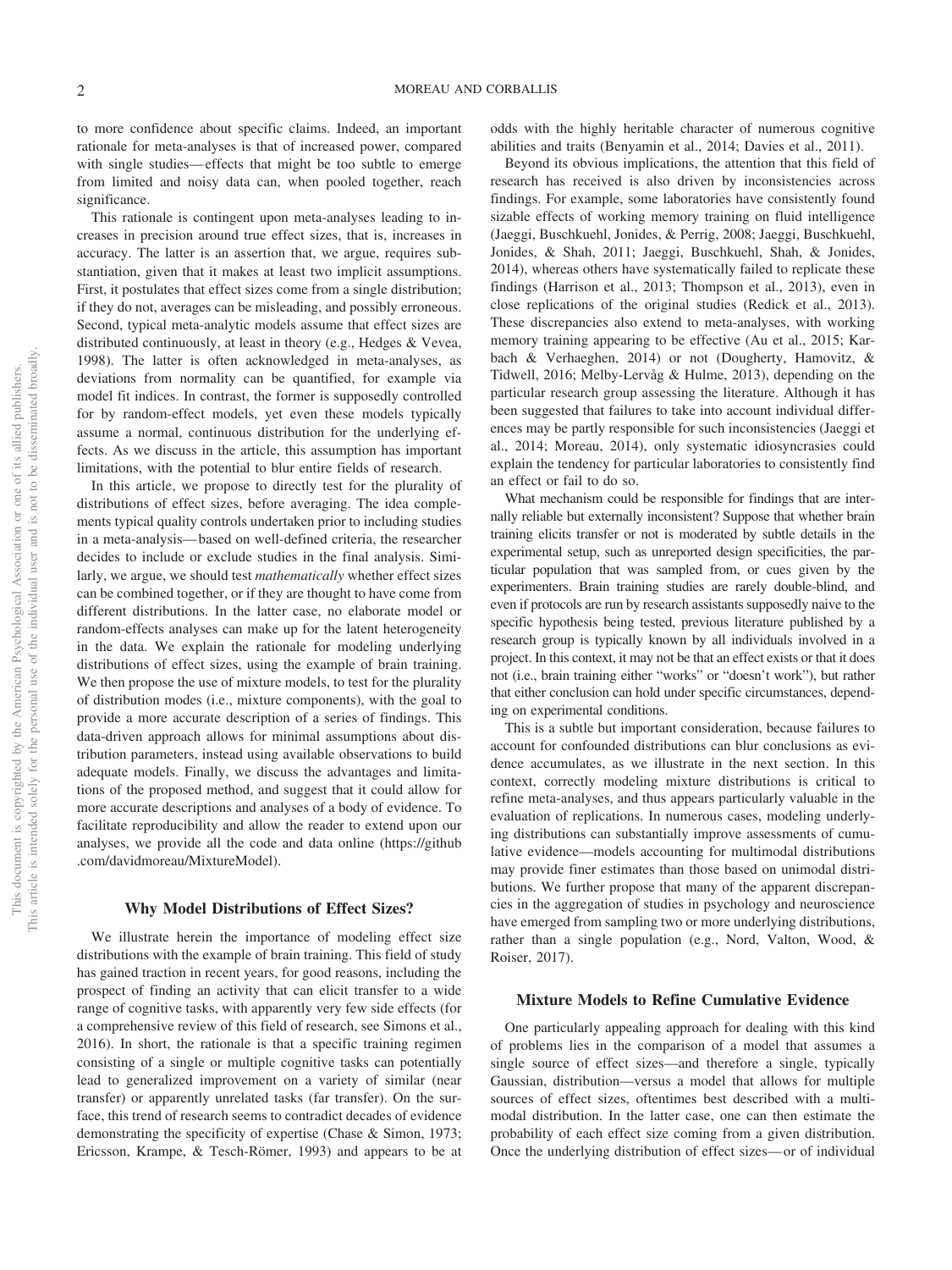data points in the case of a single study— has been accurately modeled, the probability of belonging to a given distribution can be computed for each effect size.

This idea is better illustrated with a concrete example. Suppose we conduct an experiment to estimate the effect of an intervention on cognitive abilities. In a minimalist design, we randomly assign participants to either an experimental or an active control group. In addition, let us assume that the true effect we set to detect is  $d = 0.5$ , that is, the treatment is effective and leads to improvements of half a standard deviation on average. With a small sample size of 20 participants per condition, we would typically find that the true effect falls within our confidence interval, even though our estimate would be fairly imprecise. With a large sample size of 500 participants per condition, our estimate would be refined, as the error is reduced. In a meta-analysis of 25 studies with a small sample size of 20 participants per condition (making a total of 500 participants for each condition), our estimate would differ slightly from that of the large study and precision would be smaller, given that effects are modeled as random. Yet regardless of the specifics about the way observations are collected and aggregated—whether with a large single study or with a combination of smaller ones—larger sample sizes lead to increases in power, thus providing estimates that are both more accurate and more precise (Figure 1A).

In this example, the meta-analysis model is a random-effects model, because the simulated studies represent a random selection from a larger population of studies (for an excellent discussion of the difference between fixed- and random-effects models, see Hedges & Vevea, 1998). The random-effects model is based on restricted maximum-likelihood estimation<sup>2</sup>, a method that provides an estimate for the amount of heterogeneity and takes that variability into account in the overall model (see e.g., Kalaian & Raudenbush, 1996). Although there is some variability in the precise method used in meta-analyses (Hedges & Vevea, 1998; Kelley & Kelley, 2012; Schmidt, 1992), this process matches how evidence is typically accumulated in the behavioral sciences, with each additional study thought to contribute to the refinement of our understanding about a particular research question.

In a number of cases, however, this may not be a realistic scenario. As recent discussions have suggested, many of the effects psychologists study in the lab are volatile—they can appear under the right circumstances and vanish under alternative conditions (Open Science Collaboration, 2015; for an illustration in the field of brain training, see Shipstead, Redick, & Engle, 2012). To increase accuracy with the accumulation of evidence, this factor should be taken into account (Johnson, 2013; Kamary, Mengersen, Robert, & Rousseau, 2014; Marin, Mengersen, & Robert, 2005). Continuing with our earlier example, imagine now that instead of studying a constant effect size of half a standard deviation, we set out to detect an effect size of  $d = 1$  present in some instances (say,  $P = .4$ ) but not in others ( $P = .6$ ). What would the literature look like in this case? Some well-powered studies would detect an effect worth reporting by frequentist standards of statistical significance (i.e.,  $p < .05$ ). Others studies would not allow rejecting the null-hypothesis, despite adequate power. The literature would be inconsistent, and yield disparate results.

This is exactly what we observe if we simulate such a model (Figure 1B). When more than one distribution is allowed to contribute to a sample of effect sizes, precision and accuracy no longer covary. If distributions are segregated (i.e., if they are not mixed

with one another in single studies), a small study may yield a substantially different effect size from a large study, obscuring inferences drawn from the data and undermining out-of-sample predictions. More prejudicial still, a meta-analysis of 25 small studies provides a false impression of resolution, with an overall effect size estimated to lie somewhere between the two true population effect sizes. The inherent problem is that the degree of certainty associated with a point estimate typically increases with greater power. In cases where only one distribution is allowed to contribute to a sample of effect size, this may be reasonable (Figure 1A). However, this assumption is no longer valid if multiple distributions contribute to a sample of effect sizes (Figure 1B). In the latter case, greater power leads to an increase in precision around an erroneous effect size, with potentially detrimental consequences on applied policies and decisions.<sup>3</sup>

So, effect sizes vary, and cannot always be trusted to represent estimates of a single underlying effect. Is this not what randomeffects models in meta-analyses are designed to account for? Not exactly. Using random effects to model effect sizes coming from multiple sources is akin to scrambling eggs, only to later attempt to separate egg yolks from the whites (for a discussion of the assumptions and limitations of random-effects meta-analysis, see Higgins, Thompson, & Spiegelhalter, 2009). In contrast, by using mixture modeling–the identification and estimation of subpopulations within a distribution–we propose to deal with this issue before it becomes problematic, that is, before averaging (see Appendix A for details).

Random-effects models, in this context, have other important limitations; they do not take into account the inherent uncertainty in the between-study variance estimate (the profile likelihood approach, which uses nested iterations for converging, is an exception). Even post hoc corrections, such as the Hartung–Knapp– Sidik–Jonkman method (Hartung & Knapp, 2001; Sidik & Jonkman, 2002), do not allow disentangling underlying distributions of effect sizes. Figure 1B provides a visual example of these limitations— even though the meta-analysis depicted uses a randomeffects model, the average estimate is wrong. The problem does not lie in the averaging method per se, but rather in its application.

Note that the problem of combining results from different experiments is not new: work has been developed previously with the goal to model uncertainty when the exact pooling specifications are unknown (Evans & Sedransk, 2001; Malec & Sedransk, 1992). This approach is especially popular in the field of individual differences, whereby differences across cognitive processes and variation within these processes are the central subject of investigation (e.g., Bartlema, Lee, Wetzels, & Vanpaemel, 2014; Dennis, Lee, & Kinnell, 2008). Similarly, others have implemented Bayesian methods to combine results from binomial experiments (Consonni & Veronese, 1995) or to refine meta-analytic models by first

<sup>2</sup> The restricted maximum-likelihood method is usually preferable to maximum likelihood models because the latter is biased when sample size is small. As *N* increases, results from both methods tend to converge (for an in-depth discussion, see Kelley & Kelley, 2012). <sup>3</sup> By extension, ignoring a mixture structure *within* a study can poten-

tially introduce bias when estimating effect sizes. Although perhaps less plausible in experimental psychology research, this problem can be partly remedied with the use of hierarchical mixture models, whereby individual and group parameters are estimated separately but within the same model.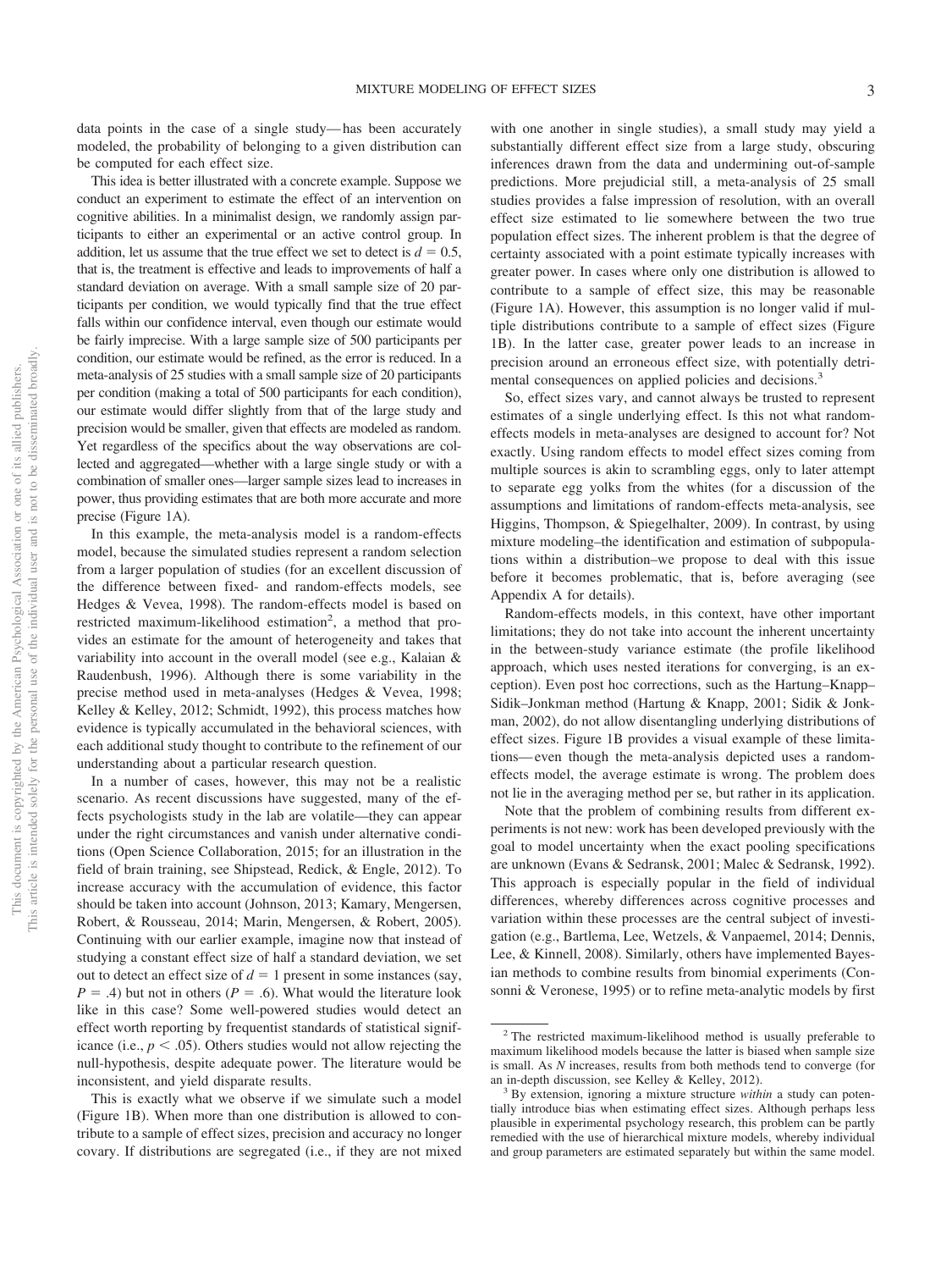This document is copyrighted by the American Psychological Association or one of its allied publishers. This article is intended solely for the personal use of the individual user and is not to be disseminated broadly.

This article is intended solely for the personal use of the individual user and is not to be disseminated broadly. This document is copyrighted by the American Psychological Association or one of its allied publishers.



*Figure 1.* Underlying distributions of effect sizes affect accuracy and precision differently. Here, we present mean effect sizes from simulated independent *t* tests performed on two samples randomly drawn from two simulated populations, which differ by half a standard deviation  $(d = 0.5)$ . "Small," "large," and "meta" studies depict simulations with  $N = 20, 500$ , and 20 (resampled 25 times), respectively, per cell. The vertical dotted line shows the true effect sizes. (A) In the typically assumed scenario of a single underlying distribution of effect sizes, increases in power lead to more precise estimates. Here, additional power allows point estimates closer to the true effect,  $d = 0.5$ , with all types of study showing a fair estimate of the true effect size. Precision and accuracy increase together. (B) When more than one underlying distribution is present, however, precision and accuracy may not vary together. In this scenario, an effect was either present  $(d = 1, P = .4)$  or not  $(d = 0, P = .4)$ .6). In such case, studies with high statistical power provide more precise estimates of a specific, nonrepresentative effect size (large experiment) or a precise estimate of the wrong effect size (meta-analysis), leading to a decrease in overall accuracy. See the online article for the color version of this figure.

estimating the clustering structure of effect sizes (Moreno, Vázquez-Polo, & Negrín, 2017). Although these approaches are perhaps more elegant mathematically than the one we describe in this article, they require prior model specifications that render them less user-friendly and have prevented their systematic implementation. Here, we have based our estimation of mixture proportion on a widely implemented algorithm, with well-known properties, which could facilitate a wider use in the experimental psychology community. This idea is gaining traction beyond this specific problem—mixture modeling has recently been applied to distributions of *p* values in the context of psychological research, to help refine publication bias estimates (Gronau, Duizer, Bakker, & Wagenmakers, 2017).

Before moving on to potential remedies, let us ponder the plausibility of the scenario depicted in Figure 1B. One might assume that such dichotomy is uncommon, perhaps specific to the particular example we chose. Given the striking between-labs variability but within-labs consistency in experimental results, we suspect it is not [\(Au et al., 2015;](#page-8-1) Dougherty et al., 2016; Karbach & Verhaeghen, 2014; Melby-Lervåg & Hulme, 2013; [Simons et](#page-10-0) [al., 2016\)](#page-10-0). At the behavioral level, moderating factors could include expectancy effects (Boot, Simons, Stothart, & Stutts, 2013) or experimenter bias, undocumented differences in protocol (Schultz, 1969), systematic recruiting methods, or targeted populations. For example, cerebral laterality and handedness have been shown to influence a wide range of cognitive abilities, ranging from line bisection judgments (Scarisbrick, Tweedy, & Kuslansky, 1987) to spatial reasoning [\(Somers, Shields, Boks, Kahn, & Som](#page-10-2)[mer, 2015\)](#page-10-2) and intelligence (Papadatou-Pastou & Tomprou, 2015). These effects can in some instances be indirect; for example, it has been argued that handedness may mediate the influence of other variables, such as stereotype threat, on reasoning task performance (Wright & Hardie, 2015).

Additional sources of variations can be found at different levels of investigation. At the neural level, discrepancies could be based on individual thresholds for long-term potentiation or depression/ depotentiation, also critical factors of plasticity (Ridding & Ziemann, 2010), and greatly affected by additional factors such as age (Barnes, 2003). At the genetic level, the difference between the presence or absence of an effect could be variations in specific polymorphisms, such as *COMT* or *BDNF*, known to influence cortical plasticity (Witte et al., 2012), response to training interventions (Moreau, Kirk, & Waldie, 2017), and typically distributed unequally across subpopulations (González-Castro et al., 2013;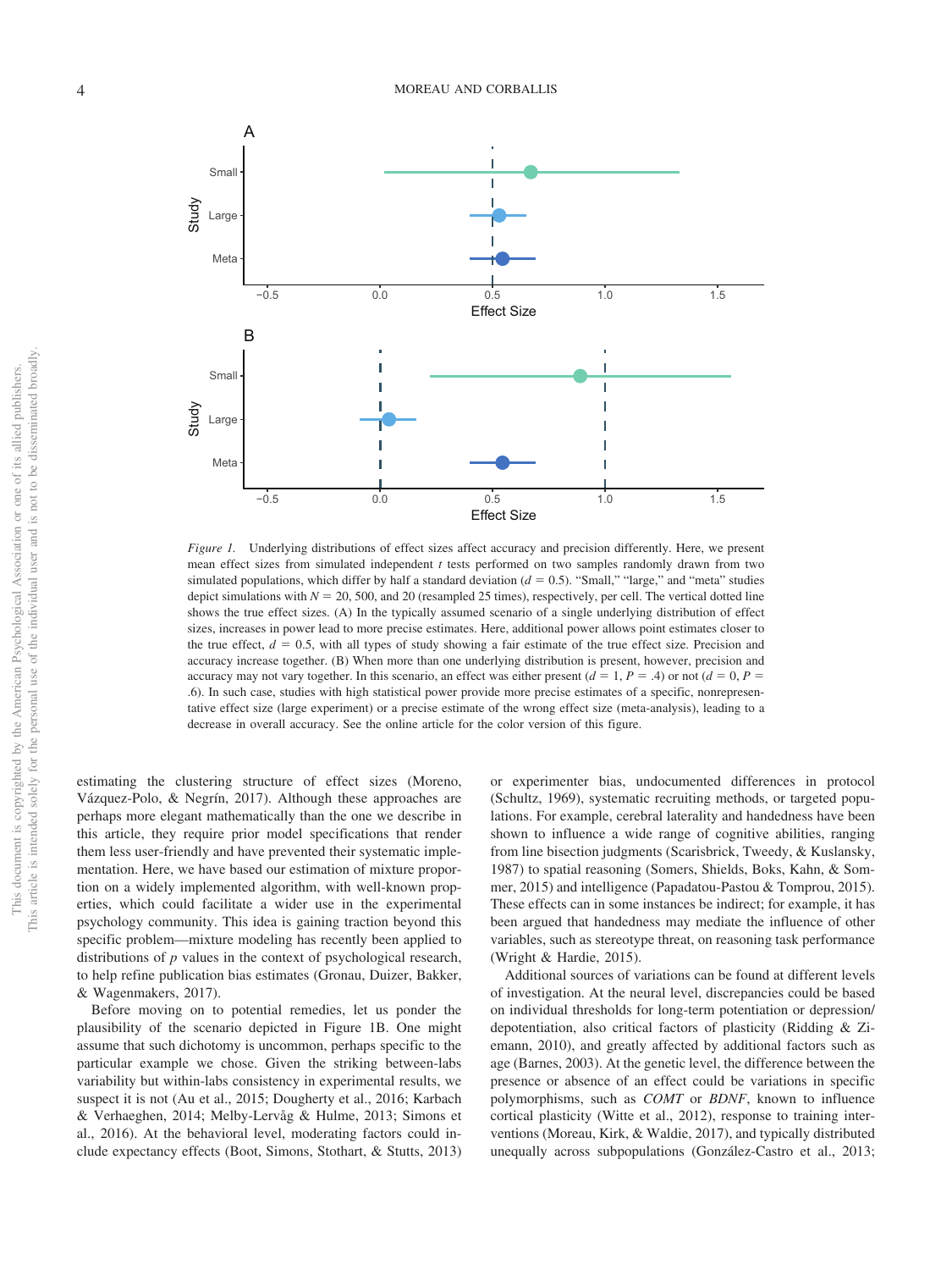Moreau et al., 2017; Petryshen et al., 2010). Given the sensitivity to protocol specificities inherent to experimental designs in general, and of repeated-measures experiments in particular, this list is only an excerpt of the variables of potential influence. In addition, and because the focus of psychology experiments is often on participants' behavior, researchers might be oblivious to extraneous variables, with unintended but conspicuous consequences (e.g., [Simmons, Nelson, & Simonsohn, 2011\)](#page-10-3).

In theory, these disparities should be equated via random assignment, yet such assumption is highly dependent upon appropriate sample sizes, with typical designs being rarely satisfactory in this regard (e.g., Moreau, 2014). Besides, random assignment only controls for interindividual variability if the latter is truly random, yet in many instances it is not the case. If the source of error, or bias, is systematic, this assumption no longer holds.

Furthermore, outcomes do not have to be binary to give rise to problematic and potentially misleading aggregates. Whenever effect sizes come from a discrete distribution, averaging methods can yield imprecise estimates. From the central limit theorem, we know that the sampling distribution of the mean representing repeated draws from a multinomial distribution eventually approximates a normal distribution, but it does not follow that the arithmetic mean necessarily reflects a genuine possibility on a single study or for a single individual. If one throws a fair six-sided die a number of times and compute the tally at the end of the sequence, the mean will soon approximate 3.5, even though 3.5 is not a possible outcome on a given trial. In order to model the behavior of a single die, one needs to be mindful when averaging outcomes. Thus, only if we consider that effect sizes truly vary along a continuum can we disregard the aforementioned reflections.

This idea has important implications, which perhaps depend on the primary goal of meta-analysis research. If the aim is to provide estimates of mean effect sizes, so as to best reflect the average outcome of a set of studies, then estimates that are not representative of a possible outcome are not necessarily problematic. However, with the growing emphasis on prediction in psychology (see e.g., Yarkoni & Westfall, 2017), we might want to know the typical outcome of an experimental manipulation, a treatment, or an intervention. If the goal is to predict future outcomes, the ability to discard impossible outcomes is critical. In that sense, modeling effect size distributions can have important benefits. To be clear, we are not arguing that every distribution of effect sizes is plurimodal. We are not even arguing that it makes for the majority of cases—recent evidence from the Many Labs Project (e.g., Klein & Ratliff, 2014) or the Reproducibility Project: Psychology (Open Science Collaboration, 2015) may suggest that seemingly important variables do not always moderate effects (although we should point out that these large-scale projects may not be representative of the typical effects in psychology). But because mixture estimation is straightforward to implement and can provide additional insight into one's data, we believe that the plausibility of mixtures should be estimated, as these can genuinely inform conclusions based on cumulative evidence. In the next section, we explain how we propose to deal with such problems, to allow modeling multiple distributions, and finer estimates of a body of research.

#### **Applications to Meta-Analyses**

Continuing with our earlier brain training example, suppose that instead of assuming a single normal distribution, we directly test the plausibility of this assumption. Based on the expectation– maximization (EM) algorithm (see Appendix B for details), we can estimate the number of underlying distributions in the available sample of effect sizes (i.e., how many modes the distribution contains). Once we have determined the most plausible number of distributions, we can estimate posterior likelihoods for each effect size. These likelihoods allow quantifying the probability of coming from a given distribution for each data point. We can then infer the overall proportions of the entire set of data points that come from a given distribution. These estimates are known as mixing weights, or mixing coefficients.

In the simple but representative meta-analysis initially described in Figure 1, this method allows for a more precise account of effect sizes, with a distinction between studies that tend to suggest the absence of an effect, and those that suggest a moderate effect. Specifically, the mixing weights allow differentiating between two underlying distributions, one with  $\lambda = .64$  and the other with  $\lambda =$ .36 (Figure 2A). Roughly speaking, this indicates that the overall population contains two distributions, one including 64% of the data points, while the other contains 36% of them. Each cluster of studies can then be aggregated separately, to provide precise estimates of effect size when an effect is present versus when it is not, or when an effect is ecologically meaningful versus when it is of limited influence. In our earlier example, this approach allows modeling two normal distributions, centered at  $d = 0.06$  and  $d =$ 1.22, respectively (Figure 2B), making for a more accurate model of the underlying data (Figure 2C).

Interestingly, one can then look for reported or unreported differences in samples, designs, or analyses, so as to gain a better understanding of the specific circumstances that cause or prevent the effect under study. This is a clear improvement over averaging methods that do not take distribution properties into account, as the approach provides a more accurate depiction of reality—in this case, two separate effect sizes, with very different implications. It also highlights the potentially pernicious effect of typical metaanalytic techniques when conducted on inconsistent data. Importantly, the same approach can be applied to a single replication; rather than modeling mixture distributions from the effect sizes generated by all studies, the algorithm can be run on vectors of individual data points, to infer how likely they are to come from different distributions.

Let us gauge the reliability of this method on a real dataset. Consistent with our earlier example, we used a recent metaanalysis in the field of brain training (Melby-Lervåg, Redick, & Hulme, 2016). Specifically, the study investigated the evidence for far-transfer following working memory training, that is, transfer to abilities that were not directly targeted in the training regimen. We applied the procedure presented on simulated data (and further detailed in the online material and R code) to the vector of effect sizes (Hedge's *g*) across studies. Results showed evidence for a mixture distribution with multiple components (Figure 3A). Further analyses indicated that a two-component solution was sufficient, after penalizing for model complexity (i.e., total number of components). The corresponding log-likelihoods, estimated for each data points, are shown in Figure 3B. The mixing weights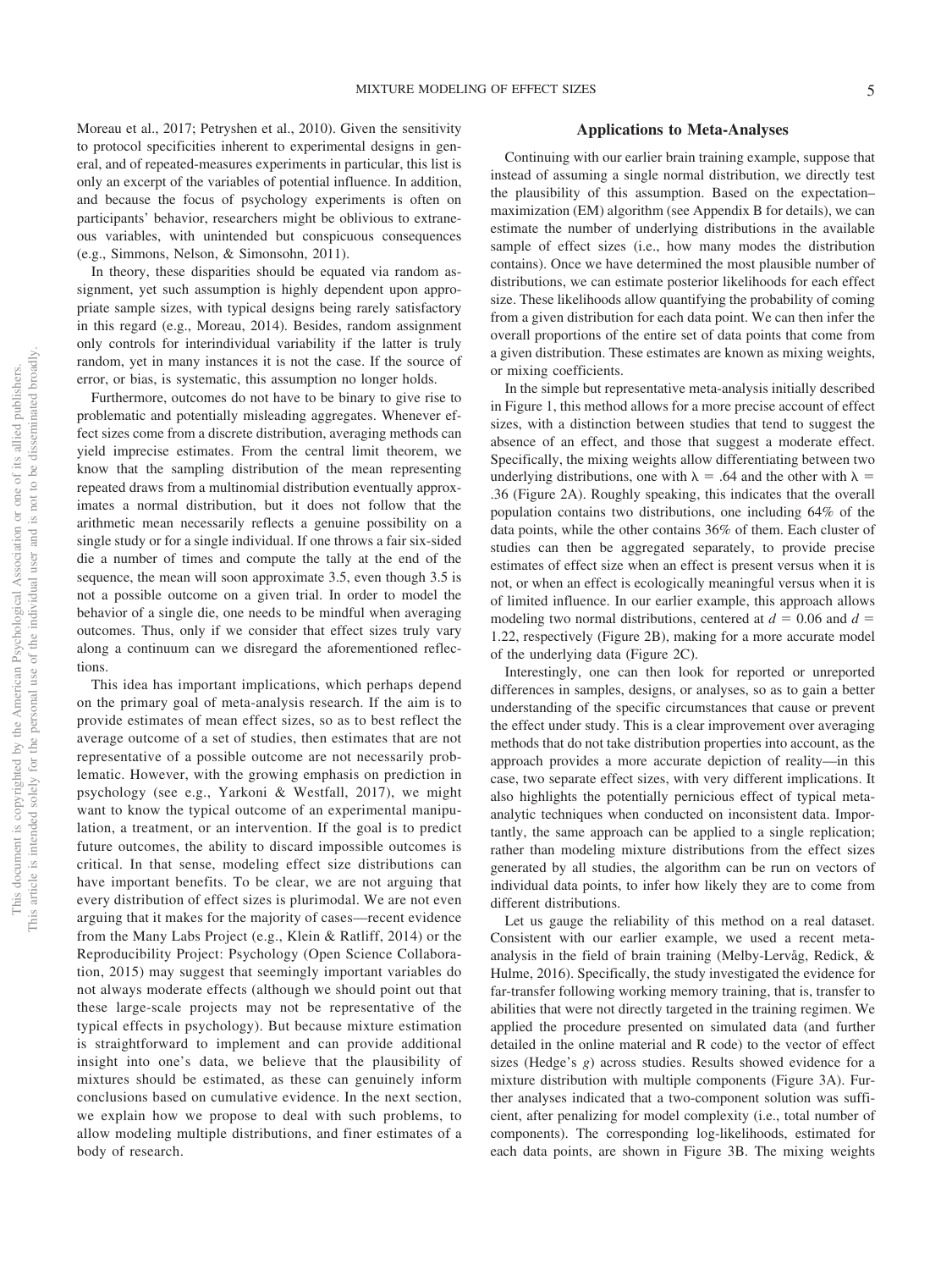

*Figure 2.* Mixing weights estimation and probability densities for simulated mixture. (A) Posterior likelihoods, given by the expectation–maximization algorithm (see [https://github.com/davidmoreau/MixtureModel\)](https://github.com/davidmoreau/MixtureModel), show a random walk that eventually converges to the true mixing weights ( $\lambda = .64$  and  $\lambda = .36$ , respectively, horizontal dashed lines). The mixing weights help determine the shape of the underlying distribution of effect sizes, based on incomplete information (i.e., a given sample of effect sizes). In this example, effect sizes (Cohen's *d*) are simulated from a mixture distribution of two single Gaussian distributions  $N(\mu, \sigma^2)$  with  $\mu = 0$  or  $\mu = 1$ , with probability  $P = .6$  and  $P = .4$ , respectively), and  $\sigma^2 = 0.25$ . (B) The expectation–maximization algorithm evaluates model fit (log-likelihoods) for various numbers of Gaussian components by considering up to *k* components, and incrementally increasing the size of the mixture (number of components) as long as the difference between  $k$  and  $k + 1$  is significant (at the 5% level in the implementation we report in the article, but this parameter can be adjusted). The *p*-value tests the difference between  $H_0$  (*k* components) and  $H_1$  ( $k + 1$ ) until it no longer reaches significance. Here, the method allows determining the probability densities of effect sizes assuming a single distribution (dotted line) versus two distinct distributions (solid lines). Even with a limited number of observations, true values are retrieved fairly accurately, as shown by the peaks of the two solid density distributions. (C) These estimates of effect size can then be compared to the ones extracted from a random-effects meta-analysis. Recall that in this example (shown in Figure 1B) a random-effects model gives a precise estimate of the wrong effect size; in contrast, estimating the mixture components first leads to two distinct estimates of effect sizes, including their respective true effect size. See the online article for the color version of this figure.

extracted for the two components were  $\lambda = .83$  and  $\lambda = .17$ , respectively.

Posterior estimates suggested that two underlying distribution contributed to the overall distribution of effect sizes (Figure 3C). That is, brain training appears to have very limited influence on cognitive performance most of the time, but to be quite effective in other, more restricted instances. With the approach we presented in this article, we can extract estimates for the density of both distributions, allowing a more fine-grained analysis of the literature. We can then identify precisely the effect sizes that emerged from each distribution, thus providing fine-grained estimates of the discrepancies (Figure 3D). This result is interesting in and of itself, because it suggests that there are important differences that need to be further explored, whether related to protocols, demographics, or individual responses to training. One can then look for moderators or extraneous variables that were either initially coded but not analyzed, or, more plausibly, that were not thought to be of interest. This allows moving the discussion forward—rather than concluding that brain training has a limited effect, we can see that it appears to be ineffective most of the time, but possibly quite potent in rare instances.

Importantly, the problems we identify herein extend beyond the specific example we chose as an illustration. Based on a sample of 705 between-study estimates reported in meta-analyses published in the journal *Psychological Bulletin* between 1990 and 2013 [\(van](#page-10-4) [Erp, Verhagen, Grasman, & Wagenmakers, 2017\)](#page-10-4), we found that heterogeneity  $(7)$  between studies—within each meta-analysis spread widely ( $\sigma = 0.15$ ; see additional analyses in the online R code). In addition, the distribution was rather skewed, indicating that although a large number of meta-analyses show consistency between studies, a nontrivial number of them show important internal variability ( $N = 27$  with  $\tau > .5$ ). Regardless of the specific example, mixture model estimation provides a structured framework to probe subtle differences within a given population. In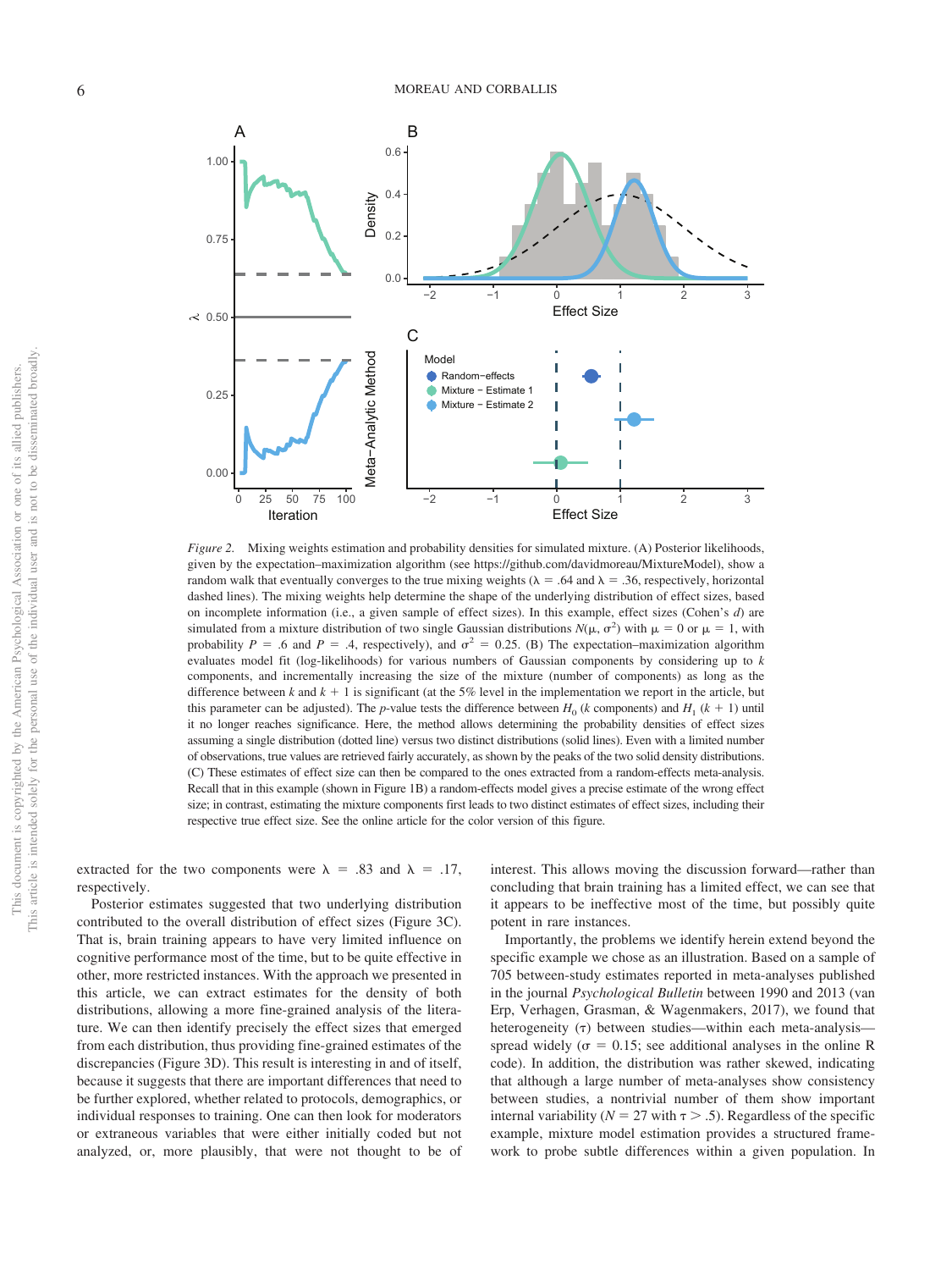

*Figure 3.* Mixture estimation for the brain training meta-analysis. (A) The expectation–maximization algorithm indicated that two components should be retained. The curve shows locally weighted smoothing. (B) Estimated log-likelihoods for the two components selected, over the entire set of observations. For readability, only a random, nonconsecutive subset  $(N = 100)$  of the whole vector of effect sizes  $(N = 854)$  is shown. (C) Estimated mixing weights  $(\lambda)$  based on posterior likelihoods from the vector of effect sizes. Here, the mixing weights ( $\lambda = .83$  and  $\lambda = .17$ , solid lines, respectively) suggest that the data mostly comes from the first distribution, whereas the second is less well represented. (D) Probability densities of effect sizes. Densities are retrieved from the mixing weights estimated in C (solid lines). The mixture represented by the two solid lines is a better fit to the data than the single Gaussian (dotted line). The corresponding estimated means are shown with the vertical dashed lines. See the online article for the color version of this figure.

psychology, many researchers are interested in these questions, but oftentimes analyses are performed after sources of discrepancies have been mixed and processed. Mixture model estimation enables moving away from dichotomous thinking based on averages, in favor of a more constructive focus on the source of discrepancies.

#### **Robustness of the Method**

The approach we propose is effective in a number of cases and with a wide range of parameters. However, it also has limitations that need to be acknowledged. In some instances, assessments of either the number of components of a mixture or the probability of the mixture distribution may become unreliable. Limitations are inherent to any statistical tool, yet it is important to understand the range of parameters under which the method performs well, so as to anticipate potential pitfalls. We address these limitations in detail in the online R code [\(https://github.com/davidmoreau/](https://github.com/davidmoreau/MixtureModel) [MixtureModel\)](https://github.com/davidmoreau/MixtureModel), but present some of the main limitations hereafter.

One typical concern pertains to false alarms—specifically, how likely is a researcher to wrongly assume a mixture distribution when the best fit is a single distribution? To evaluate robustness formally, we generated effect size estimates from two underlying models. Model 1 was a single Gaussian, with a unimodal distribution. Model 2 was a mixture distributions generated from two Gaussian distributions. We aimed to determine how well the EM algorithm performs— how often do we correctly identify from which underlying distribution the data come?

Our analyses showed that false alarms remain low overall for plausible distribution parameters (see Table 1 for details). Generally, the algorithm shows improved performance as the distance between distributions increases. This makes intuitive sense: As the distribution modes spread out, overlap between these distributions increases, making it more difficult to identify the respective source of each data point. Related to this idea, we observed improved performance as  $\sigma^2$ , the variance of each distribution, decreases. This translates into less overlap between distributions, which for our purpose is akin to a greater distance between modes. In addition, we observed better performance overall for unbalanced  $\lambda$ values, that is, when distribution densities are unequal. This suggests that the method might be better suited to picking up subtleties in distribution properties that random-effects modeling alone. Specifically, we observed better performance overall but a rapid decrease in model performance as  $\sigma^2$  increases for unbalanced  $\lambda$ values, whereas this decrease was less steep for more balanced  $\lambda$ values. The correlation between  $\delta$  (residuals) and  $l(\theta)$  (model fit) was  $r = -0.53$  ( $BF = 4.27$ , assuming a bivariate normal distribution and a uniform prior on  $\rho$ ). The method performs well in a large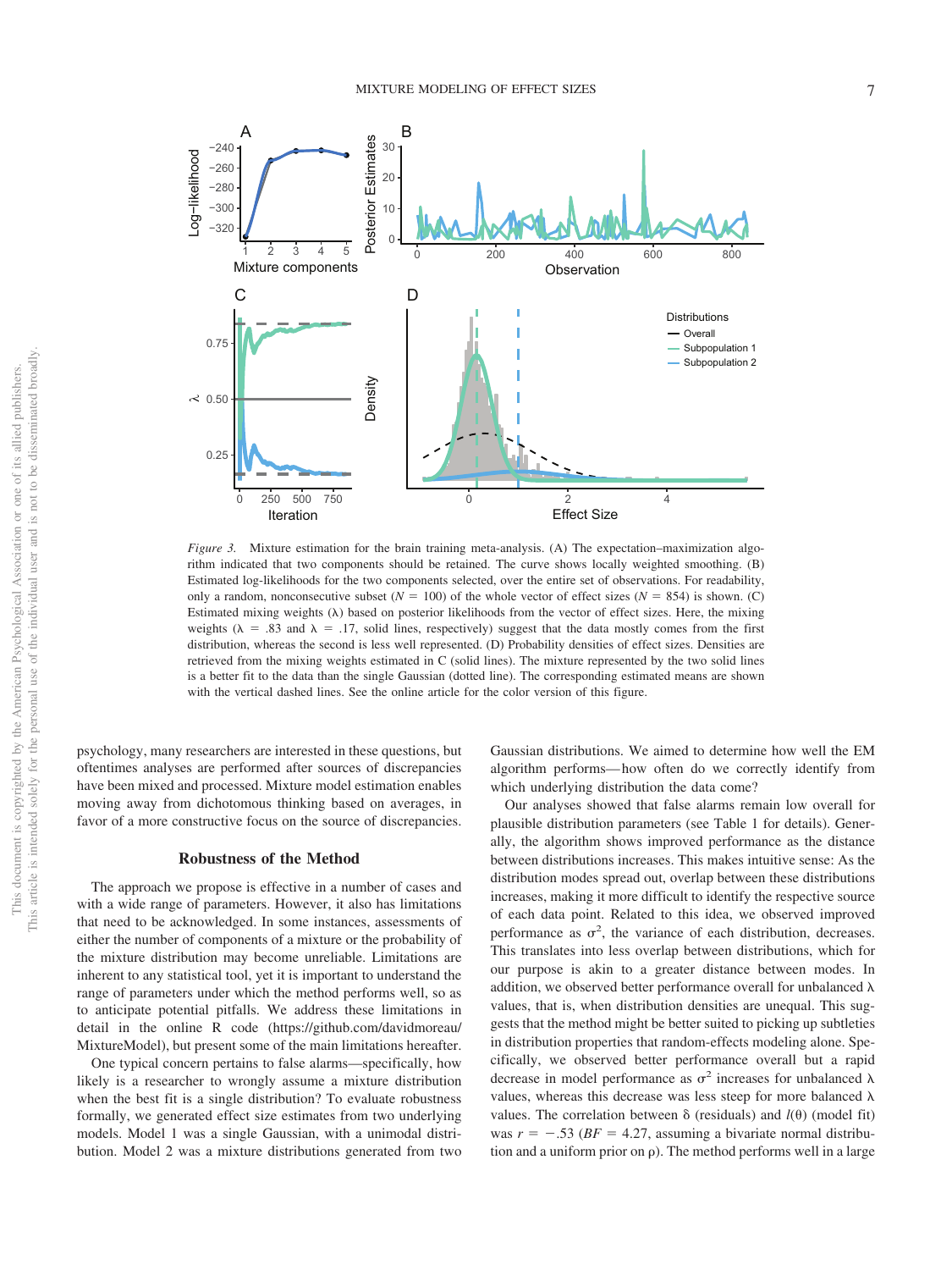Table 1 *Reliability Analyses for the Normal Mixture Model Estimates*

| $\sigma^2$ (Variance) | $\lambda$ (Latent) | $\lambda$ (Estimated) | $\delta$ (Residuals) | $l(\theta)$ (Fit) |
|-----------------------|--------------------|-----------------------|----------------------|-------------------|
| $\cdot$ 1             | $\cdot$ 1          | .10                   | .00                  | $-50.9$           |
|                       | $\cdot$            | .14                   | .06                  | $-50.4$           |
|                       | .3                 | .19                   | .11                  | $-83.6$           |
|                       | .4                 | .41                   | .01                  | $-70.6$           |
|                       | .5                 | .47                   | .03                  | $-85.2$           |
| $\cdot$               | $\cdot$            | .10                   | .00                  | $-72.1$           |
|                       | $\cdot$ .2         | .30                   | .10                  | $-93.2$           |
|                       | .3                 | .47                   | .17                  | $-98.8$           |
|                       | $\cdot$ 4          | .29                   | .11                  | $-91.2$           |
|                       | .5                 | .26                   | .24                  | $-103.2$          |
| .3                    | $\cdot$            | .29                   | .19                  | $-93.2$           |
|                       | $\cdot$ .2         | .30                   | .10                  | $-95.3$           |
|                       | .3                 | .28                   | .02                  | $-112.2$          |
|                       | .4                 | .18                   | .22                  | $-99.6$           |
|                       | .5                 | .14                   | .36                  | $-104.4$          |
| .4                    | $\cdot$ 1          | .20                   | .10                  | $-110.9$          |
|                       | $\cdot$ .2         | .12                   | .08                  | $-106.7$          |
|                       | .3                 | .17                   | .13                  | $-110.9$          |
|                       | $.4\,$             | .19                   | .21                  | $-108.9$          |
|                       | .5                 | .14                   | .36                  | $-106.8$          |

*Note.* The table shows the results of a Monte Carlo simulation of mixture distributions ( $N = 100,000$  observations per row) each generated from two normal Gaussian *N* ( $\mu$ ,  $\sigma^2$ ) with fixed means ( $\mu = 0$ ; 1), but incremental variance ( $\sigma^2$  = .1; .2, .3; .4) and mixing weights ( $\lambda$  = .1, .9, .2, .8; .3, .7; .4, .6; .5, .5). For each iteration, we estimated the mixing weights  $\hat{\lambda}$ generated via the expectation–maximization algorithm. We provide indices of reliability with  $\delta$  (residuals of the model) and log-likelihoods  $l(\theta)$  (model fit).

number of cases, with a fairly wide range of parameters. Only multiple distributions that overlap extensively are difficult to tease apart. Direct estimates of convergence (log-likelihoods) are reported in the R code available with this article. In all cases presented, convergence checks indicate adequate performance, with only minor fluctuations in subsequent log-likelihoods (see Table 1).

Note that the algorithm we present in this article makes an estimate regarding the number of components to be retained, that is, how many distributions are conflated. Ultimately however, the decision to retain a simpler, unimodal model is to be determined by the researcher based on the question at hand; no single algorithm can replace educated assumptions about the plausibility of a distribution. Even so, the degree of belief, rather than mere dichotomous thinking, can be modeled, so as to reflect confidence in a model. When in doubt, that is, when the evidence for mixture is weak, a sensible decision is to default to a unimodal distribution (e.g.,  $N[\mu, \sigma^2]$ ). Importantly, when a mixture distribution is assumed, the influence of mixing weights on the model decreases as  $\lambda$  approaches 0 (see R code). This combination of algorithm-based mixture estimation and informed decision makes for a process that is fairly robust to overfitting.

Evaluating the robustness of mixture model estimation is also essential for a wide implementation. In the model we presented, we make particular assumptions about the shape of the underlying distribution—specifically, we assumed a normal distribution. We tested the extent to which deviations from normality impair the performance of the algorithm, and found that the method is fairly robust to violations of this assumption (for details, see R code). We also tested performance with non-Gaussian distributions such as t or Cauchy distributions. Although combinations of the former appeared to be well approximated by Gaussian mixtures, even as degrees of freedom approached one, the underlying parameters of a combination of the latter are often not well retrieved if one assumes normality. Importantly, nonparametric or semiparametric alternatives exist and can easily be implemented for all cases where the assumption of normality is violated. In the brain training example we discuss in this article, comparisons between values retrieved via parametric and semiparametric showed that densities from both methods were in agreement (see Figure 3 and online material). More generally, other alternatives exist—for example, one could assign a prior distribution to each parameter, for a fully Bayesian implementation of mixture modeling (e.g., Marin et al., 2005). The approach we presented here is by no means the only one designed for this kind of problems, but it is a method that has shown to perform well in various circumstances [\(Dempster, Laird,](#page-9-0) [& Rubin, 1977\)](#page-9-0).

#### **Concluding Remarks**

Through modeling and simulations, we have illustrated a potentially pervasive problem in the context of replication and metaanalysis: different underlying distributions conflated together in meta-analytic models. In a simple but potentially detrimental manifestation of this problem, some results in the literature may come from null effects  $(H_0)$ , whereas others come from true positive effects  $(H_1)$ . In more complex scenarios, this rationale can be extended to accommodate multimodal distributions, yet the inherent problems remain the same—typical models are sometimes too coarse to accurately aggregate a series of studies, and thus are at risk of misrepresenting overall trends and findings. Rather than solely relying on random-effect models—which can account for some but not all of the problems associated with mixture distributions—we have argued that meta-analytic methods should evaluate these discrepancies directly, by estimating the plausibility of mixture models and the corresponding mixing weights. This process allows for the identification of multimodality in distributions and refined estimates of effect sizes, paving the way for more accurate predictions and informed decisions based on all the evidence accumulated on a specific research question. In closing, we would like to leave the reader with a few related thoughts.

First, the discussion we hope to stir up in the context of metaanalysis in psychology has direct implications for replications. Although encouraging replication is a definite step forward, the degree to which combinations of studies are informative is contingent upon the use of appropriate aggregating methods. Specifically, and despite recent promising directions (e.g., Dreber et al., 2015; Earp & Trafimow, 2015), disagreements remain regarding how to best determine whether a replication is supportive or unsupportive of the original study [\(Simonsohn, 2015;](#page-10-5) [Verhagen &](#page-10-6) [Wagenmakers, 2014\)](#page-10-6). There is currently no clear consensus concerning valid criteria for successful replications (SRs). Should it be statistical significance? Neighboring effect sizes? Subjective ratings? Or similar implications between studies regarding applied policies, such as health recommendations? For excellent discussions on this topic, see Brandt et al. (2014) and Makel, Plucker, and Hegarty (2012).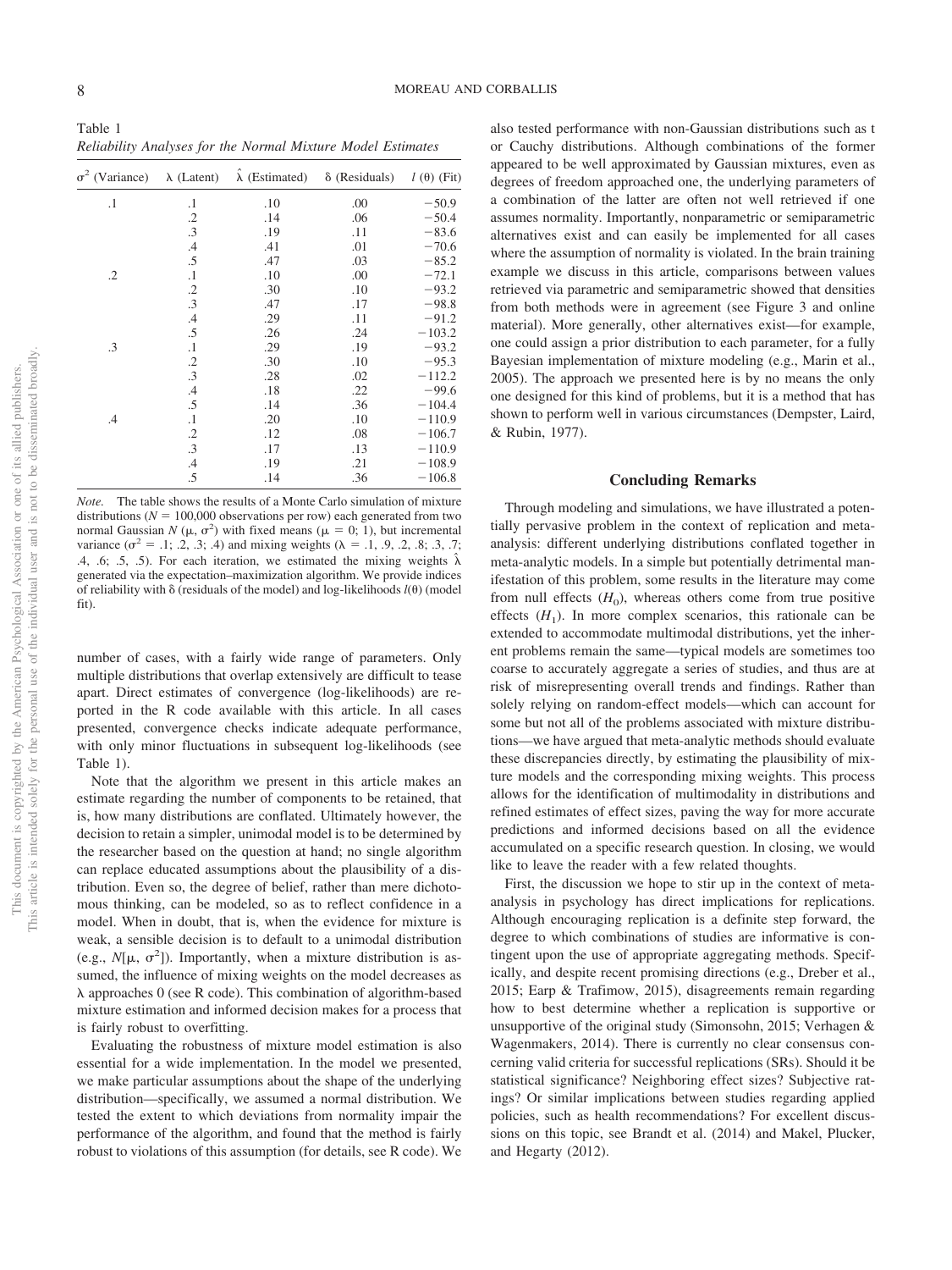To make interpretations even more difficult, original studies and replications often yield a wide range of effect size estimates, varying from one extreme to another. In this context, inferences about true effect sizes can be particularly arduous. Part of the discrepancies in the interpretation of replications lies in false dichotomous thinking, with replication studies being framed as "successful" or "unsuccessful." Well-powered replications are thought to bring a sense of resolution, a final verdict on a research question. This is hardly ever the case. Besides being ill posed, this position does not allow for constructive or solvable answers. Rather, questions addressing the extent to which a replication study provides independent evidence for the presence of an effect, or for a given theory, are useful and help the field move forward. All evidence is of importance, and ironically, converting a finegrained, continuous estimate into a binary characterization is akin to lowering statistical power—precisely what researchers are trying to avoid.

Promising solutions have been proposed to better model predictions in a replication context (Brandt et al., 2014; [Simonsohn,](#page-10-5) [2015;](#page-10-5) [Spence & Stanley, 2016;](#page-10-7) [Verhagen & Wagenmakers, 2014\)](#page-10-6), within a dynamic that allows finer assessments of the literature. Many of these solutions have emphasized the role of power analyses to design more robust replications (Lakens & Evers, 2014; Perugini, Gallucci, & Costantini, 2014). Some researchers have suggested heuristics to help guide researchers planning a replication, such as taking 2.5 times the sample size of the original study [\(Simonsohn, 2015\)](#page-10-5), or simply maximizing power (Brandt et al., 2014). This current emphasis on power analysis is not coincidental— one of its appeals is its simplicity in providing a specific sample size based on effect size averages. In the case of one single distribution of effect size, increasing power is indeed an adequate way to increase accuracy.

As informative as these recommendations might be, they do not address a fundamental source of discrepancy in successive results—sampling from different underlying populations. If multiple distributions are allowed to contribute to a given effect, whether it is within a given study, across studies, or both, typical methods of aggregating data can yield spurious results (e.g., [Speelman &](#page-10-8) [McGann, 2013\)](#page-10-8). Power is therefore part of the answer, but it is not sufficient in and of itself. Traditional methods for improving the strength of an experimental design typically do not take into account discrepancies in underlying distributions, or only partially (e.g., random effects models, Hedges & Vevea, 1998), and in this regard do not provide adequate safeguards against conceptual inaccuracies. These limitations need to be acknowledged, especially when results appear to be disparate.

With this in mind, we have also emphasized that inferring plurimodality in effect size distributions is not without pitfalls. When misapplied, it can lead to biased or erroneous assessments of a body of work, and provide misleading recommendations concerning the power of a replication. Although advances in computing and statistics allow refining probabilistic estimates via stochastic simulations (e.g., Markov chain Monte Carlo) complemented with advanced methods to cope with uncertainty (see e.g., Alfaro, Zoller, & Lutzoni, 2003; Liu & Chen, 1998; Rubinstein & Kroese, 2011), these techniques only refine assessments if probabilities can be accurately estimated in the first place. Perhaps most importantly, for the posterior probabilities to be most accurate, all studies should be published [\(van Assen, van Aert, Nuijten, &](#page-10-9)

[Wicherts, 2014\)](#page-10-9). This gives additional weight to recent initiatives that either encourage preregistration of all studies (e.g., Open Science Framework, AsPredicted) or at least promote the use of data repositories. In practice, this allows determining the power of a study based on an accurate estimate for the probability of a planned test to detect an effect, rather than via distributionagnostic power analyses.

Finally, one broader lesson here is that in some instances (and contrary to common claims), more research is not needed, because the amount of data available exceeds what is necessary to make accurate estimates. Arguably, this is especially true in the behavioral sciences, because numerous experiments are not theory driven, at least not in the sense of a unified theory to explain brain-behavior interactions. Rather than additional data, what is often lacking are better methods to aggregate prior studies, to increase the quality of meta-analyses.<sup>4</sup> In this dynamic, testing for mixture distributions has the potential to greatly refine estimates of effect sizes and improve interpretations of overall bodies of research— critical aspects for stronger, more accurate science.

#### **References**

- Alfaro, M. E., Zoller, S., & Lutzoni, F. (2003). Bayes or bootstrap? A simulation study comparing the performance of Bayesian Markov chain Monte Carlo sampling and bootstrapping in assessing phylogenetic confidence. *Molecular Biology and Evolution, 20,* 255–266. [http://dx](http://dx.doi.org/10.1093/molbev/msg028) [.doi.org/10.1093/molbev/msg028](http://dx.doi.org/10.1093/molbev/msg028)
- <span id="page-8-0"></span>Anderson, C. J., Bahník, Š., Barnett-Cowan, M., Bosco, F. A., Chandler, J., Chartier, C. R.,... Zuni, K. (2016). Response to comment on "Estimating the reproducibility of psychological science." *Science, 351,* 1037.<http://dx.doi.org/10.1126/science.aad9163>
- <span id="page-8-1"></span>Au, J., Sheehan, E., Tsai, N., Duncan, G. J., Buschkuehl, M., & Jaeggi, S. M. (2015). Improving fluid intelligence with training on working memory: A meta-analysis. *Psychonomic Bulletin & Review, 22,* 366 – 377.
- Barnes, C. A. (2003). Long-term potentiation and the ageing brain. *Philosophical Transactions of the Royal Society of London Series B, Biological Sciences, 358,* 765–772. [http://dx.doi.org/10.1098/rstb.2002](http://dx.doi.org/10.1098/rstb.2002.1244) [.1244](http://dx.doi.org/10.1098/rstb.2002.1244)
- Bartlema, A., Lee, M., Wetzels, R., & Vanpaemel, W. (2014). A Bayesian hierarchical mixture approach to individual differences: Case studies in selective attention and representation in category learning. *Journal of Mathematical Psychology, 59,* 132–150. [http://dx.doi.org/10.1016/j.jmp](http://dx.doi.org/10.1016/j.jmp.2013.12.002) [.2013.12.002](http://dx.doi.org/10.1016/j.jmp.2013.12.002)
- Ben-Israel, A. (1966). A Newton–Raphson method for the solution of systems of equations. *Journal of Mathematical Analysis and Applications, 15,* 243–252. [http://dx.doi.org/10.1016/0022-247X\(66\)90115-6](http://dx.doi.org/10.1016/0022-247X%2866%2990115-6)
- Benyamin, B., Pourcain, B., Davis, O. S., Davies, G., Hansell, N. K., Brion, M.-J., . . . the Wellcome Trust Case Control Consortium 2 (WTCCC2). (2014). Childhood intelligence is heritable, highly polygenic and associated with FNBP1L. *Molecular Psychiatry, 19,* 253–258. <http://dx.doi.org/10.1038/mp.2012.184>
- Bersoff, D. M. (1999). Motivated reasoning and unethical behavior. *Personality and Social Psychology Bulletin, 25,* 28 –39. [http://dx.doi.org/10](http://dx.doi.org/10.1177/0146167299025001003) [.1177/0146167299025001003](http://dx.doi.org/10.1177/0146167299025001003)
- Bohannon, J. (2015). Many psychology papers fail replication test. *Science, 349,* 910 –911.<http://dx.doi.org/10.1126/science.349.6251.910>

<sup>4</sup> This point itself is contingent on adequate quality of the studies available (e.g., preregistration, full disclosure of all analyses and dependent variables, etc.).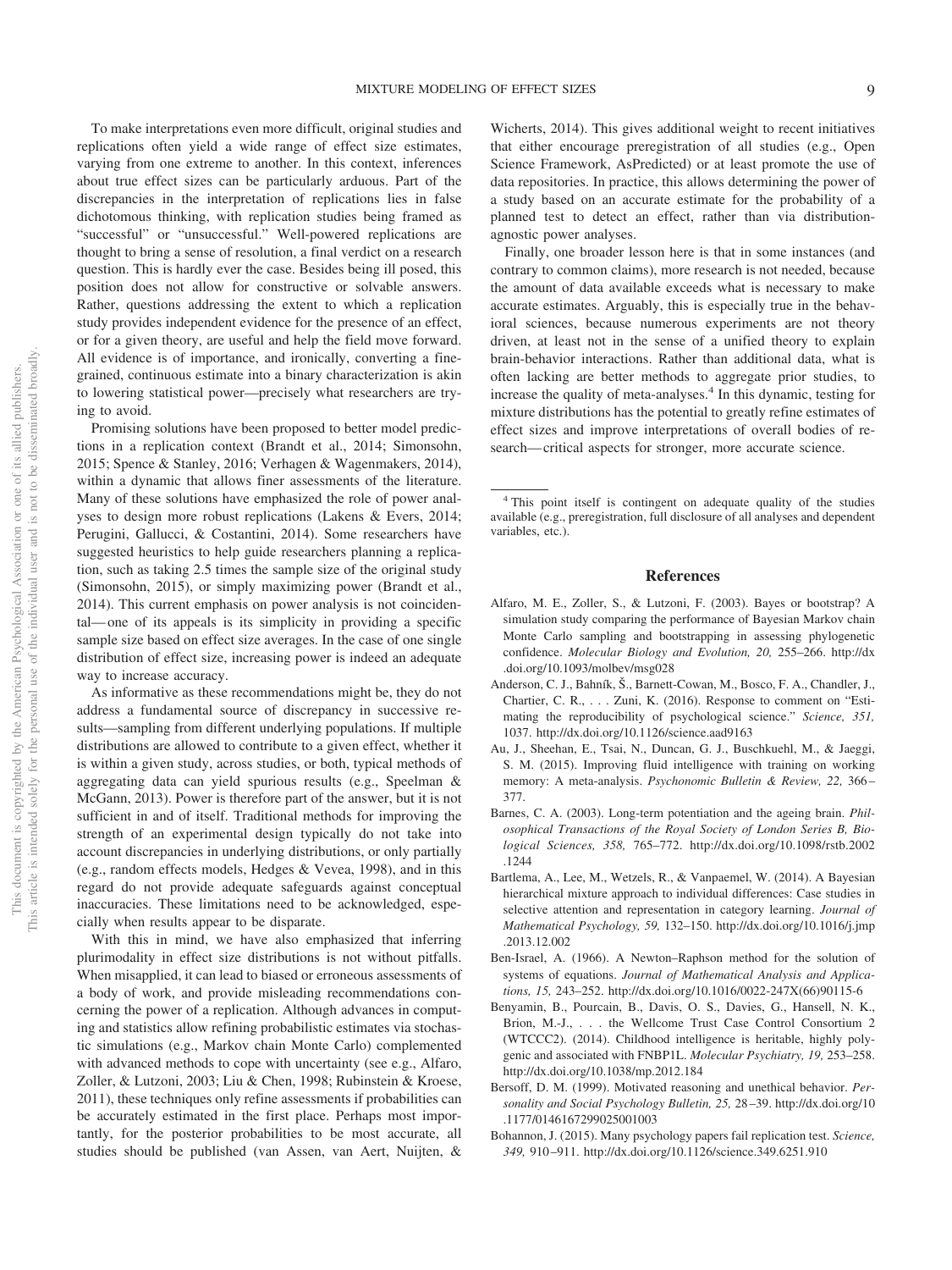- Boot, W. R., Simons, D. J., Stothart, C., & Stutts, C. (2013). The pervasive problem with placebos in psychology: Why active control groups are not sufficient to rule out placebo effects. *Perspectives on Psychological Science, 8,* 445– 454.<http://dx.doi.org/10.1177/1745691613491271>
- Brandt, M. J., IJzerman, H., Dijksterhuis, A., Farach, F. J., Geller, J., Giner-Sorolla, R.,... van't Veer, A. (2014). The replication recipe: What makes for a convincing replication? *Journal of Experimental Social Psychology, 50,* 217–224. [http://dx.doi.org/10.1016/j.jesp.2013](http://dx.doi.org/10.1016/j.jesp.2013.10.005) [.10.005](http://dx.doi.org/10.1016/j.jesp.2013.10.005)
- Chase, W., & Simon, H. (1973). The mind's eye in chess. In W. Chase (Ed.), *Visual information processing* (pp. 215–281). New York, NY: Academic Press. [http://dx.doi.org/10.1016/B978-0-12-170150-5](http://dx.doi.org/10.1016/B978-0-12-170150-5.50011-1) [.50011-1](http://dx.doi.org/10.1016/B978-0-12-170150-5.50011-1)
- Consonni, G., & Veronese, P. (1995). A Bayesian method for combining results from several binomial experiments. *Journal of the American Statistical Association, 90,* 935–944. [http://dx.doi.org/10.1080/](http://dx.doi.org/10.1080/01621459.1995.10476593) [01621459.1995.10476593](http://dx.doi.org/10.1080/01621459.1995.10476593)
- Davies, G., Tenesa, A., Payton, A., Yang, J., Harris, S. E., Liewald, D., ... Deary, I. J. (2011). Genome-wide association studies establish that human intelligence is highly heritable and polygenic. *Molecular Psychiatry, 16,* 996 –1005.<http://dx.doi.org/10.1038/mp.2011.85>
- <span id="page-9-0"></span>Dempster, A. P., Laird, N. M., & Rubin, D. B. (1977). Maximum likelihood from incomplete data via the EM algorithm. *Journal of the Royal Statistical Society Series B, Methodological, 39,* 1–38.
- Dennis, S., Lee, M. D., & Kinnell, A. (2008). Bayesian analysis of recognition memory: The case of the list-length effect. *Journal of Memory and Language, 59,* 361–376. [http://dx.doi.org/10.1016/j.jml](http://dx.doi.org/10.1016/j.jml.2008.06.007) [.2008.06.007](http://dx.doi.org/10.1016/j.jml.2008.06.007)
- Do, C. B., & Batzoglou, S. (2008). What is the expectation maximization algorithm? *Nature Biotechnology, 26,* 897– 899. [http://dx.doi.org/10](http://dx.doi.org/10.1038/nbt1406) [.1038/nbt1406](http://dx.doi.org/10.1038/nbt1406)
- Dougherty, M. R., Hamovitz, T., & Tidwell, J. W. (2016). Reevaluating the effectiveness of n-back training on transfer through the Bayesian lens: Support for the null. *Psychonomic Bulletin & Review, 23, 306-316.*
- Dreber, A., Pfeiffer, T., Almenberg, J., Isaksson, S., Wilson, B., Chen, Y., . . . Johannesson, M. (2015). Using prediction markets to estimate the reproducibility of scientific research. *Proceedings of the National Academy of Sciences of the United States of America, 112,* 15343–15347. <http://dx.doi.org/10.1073/pnas.1516179112>
- Earp, B. D., & Trafimow, D. (2015). Replication, falsification, and the crisis of confidence in social psychology. *Frontiers in Psychology, 6,* 621.<http://dx.doi.org/10.3389/fpsyg.2015.00621>
- Ericsson, K. A., Krampe, R. T., & Tesch-Römer, C. (1993). The role of deliberate practice in the acquisition of expert performance. *Psychological Review, 100,* 363– 406. [http://dx.doi.org/10.1037/0033-295X.100.3](http://dx.doi.org/10.1037/0033-295X.100.3.363) [.363](http://dx.doi.org/10.1037/0033-295X.100.3.363)
- Evans, R., & Sedransk, J. (2001). Combining data from experiments that may be similar. *Biometrika, 88,* 643– 656. [http://dx.doi.org/10.1093/](http://dx.doi.org/10.1093/biomet/88.3.643) [biomet/88.3.643](http://dx.doi.org/10.1093/biomet/88.3.643)
- Friendly, M. (2017). *HistData: Data sets from the history of statistics and data visualization*. Retrieved from [https://CRAN.R-project.org/](http://CRAN.R-project.org/package=HistData) package=[HistData](http://CRAN.R-project.org/package=HistData)
- Gilbert, D. T., King, G., Pettigrew, S., & Wilson, T. D. (2016). Comment on "Estimating the reproducibility of psychological science." *Science, 351,* 1037.<http://dx.doi.org/10.1126/science.aad7243>
- González-Castro, T. B., Tovilla-Zárate, C., Juárez-Rojop, I., Pool García, S., Genis, A., Nicolini, H., & López Narváez, L. (2013). Distribution of the Val108/158Met polymorphism of the COMT gene in healthy Mexican population. *Gene, 526,* 454 – 458. [http://dx.doi.org/10.1016/j.gene](http://dx.doi.org/10.1016/j.gene.2013.05.068) [.2013.05.068](http://dx.doi.org/10.1016/j.gene.2013.05.068)
- Gronau, Q. F., Duizer, M., Bakker, M., & Wagenmakers, E.-J. (2017). Bayesian mixture modeling of significant p values: A meta-analytic method to estimate the degree of contamination from  $H_0$ . *Journal of*

*Experimental Psychology: General, 146,* 1223–1233. [http://dx.doi.org/](http://dx.doi.org/10.1037/xge0000324) [10.1037/xge0000324](http://dx.doi.org/10.1037/xge0000324)

- Harrison, T. L., Shipstead, Z., Hicks, K. L., Hambrick, D. Z., Redick, T. S., & Engle, R. W. (2013). Working memory training may increase working memory capacity but not fluid intelligence. *Psychological Science, 24,* 2409 –2419.<http://dx.doi.org/10.1177/0956797613492984>
- Hartung, J., & Knapp, G. (2001). On tests of the overall treatment effect in meta-analysis with normally distributed responses. *Statistics in Medicine, 20,* 1771–1782.<http://dx.doi.org/10.1002/sim.791>
- Hedges, L. V., & Vevea, J. L. (1998). Fixed- and random-effects models in meta-analysis. *Psychological Methods, 3,* 486 –504. [http://dx.doi.org/10](http://dx.doi.org/10.1037/1082-989X.3.4.486) [.1037/1082-989X.3.4.486](http://dx.doi.org/10.1037/1082-989X.3.4.486)
- Higgins, J. P. T., Thompson, S. G., & Spiegelhalter, D. J. (2009). A re-evaluation of random-effects meta-analysis. *Journal of the Royal Statistical Society Series A, Statistics in Society, 172,* 137–159. [http://](http://dx.doi.org/10.1111/j.1467-985X.2008.00552.x) [dx.doi.org/10.1111/j.1467-985X.2008.00552.x](http://dx.doi.org/10.1111/j.1467-985X.2008.00552.x)
- Hunter, D. R., & Lange, K. (2004). A tutorial on MM algorithms. *The American Statistician, 58,* 30 –37. [http://dx.doi.org/10.1198/0003](http://dx.doi.org/10.1198/0003130042836) [130042836](http://dx.doi.org/10.1198/0003130042836)
- Ioannidis, J. P. A. (2005). Why most published research findings are false. *PLoS Medicine, 2,* e124. [http://dx.doi.org/10.1371/journal.pmed](http://dx.doi.org/10.1371/journal.pmed.0020124) [.0020124](http://dx.doi.org/10.1371/journal.pmed.0020124)
- Ioannidis, J. P. A. (2012). Why science is not necessarily self-correcting. *Perspectives on Psychological Science, 7,* 645– 654. [http://dx.doi.org/10](http://dx.doi.org/10.1177/1745691612464056) [.1177/1745691612464056](http://dx.doi.org/10.1177/1745691612464056)
- Jaeggi, S. M., Buschkuehl, M., Jonides, J., & Perrig, W. J. (2008). Improving fluid intelligence with training on working memory. *Proceedings of the National Academy of Sciences of the United States of America, 105,* 6829 – 6833.<http://dx.doi.org/10.1073/pnas.0801268105>
- Jaeggi, S. M., Buschkuehl, M., Jonides, J., & Shah, P. (2011). Short- and long-term benefits of cognitive training. *Proceedings of the National Academy of Sciences of the United States of America, 108,* 10081– 10086.<http://dx.doi.org/10.1073/pnas.1103228108>
- Jaeggi, S. M., Buschkuehl, M., Shah, P., & Jonides, J. (2014). The role of individual differences in cognitive training and transfer. *Memory & Cognition, 42,* 464 – 480.<http://dx.doi.org/10.3758/s13421-013-0364-z>
- Johnson, V. E. (2013). Revised standards for statistical evidence. *Proceedings of the National Academy of Sciences of the United States of America, 110,* 19313–19317. [http://dx.doi.org/10.1073/pnas.131](http://dx.doi.org/10.1073/pnas.1313476110) [3476110](http://dx.doi.org/10.1073/pnas.1313476110)
- Kalaian, H. A., & Raudenbush, S. W. (1996). A multivariate mixed linear model for meta-analysis. *Psychological Methods, 1,* 227–235. [http://dx](http://dx.doi.org/10.1037/1082-989X.1.3.227) [.doi.org/10.1037/1082-989X.1.3.227](http://dx.doi.org/10.1037/1082-989X.1.3.227)
- Kamary, K., Mengersen, K., Robert, C. P., & Rousseau, J. (2014). Testing hypotheses via a mixture estimation model [preprint]. arXiv. Retrieved from [https://arxiv.org/pdf/1412.2044.pdf page 11](https://arxiv.org/pdf/1412.2044.pdf%20page%2011.pdf)
- Karbach, J., & Verhaeghen, P. (2014). Making working memory work: A meta-analysis of executive-control and working memory training in older adults. *Psychological Science, 25,* 2027–2037. [http://dx.doi.org/10](http://dx.doi.org/10.1177/0956797614548725) [.1177/0956797614548725](http://dx.doi.org/10.1177/0956797614548725)
- Kelley, G. A., & Kelley, K. S. (2012). Statistical models for meta-analysis: A brief tutorial. *World Journal of Methodology, 2,* 27–32. [http://dx.doi](http://dx.doi.org/10.5662/wjm.v2.i4.27) [.org/10.5662/wjm.v2.i4.27](http://dx.doi.org/10.5662/wjm.v2.i4.27)
- Klein, R., & Ratliff, K. (2014). Data from investigating variation in replicability: A "many labs" replication project. *Journalism, 2,* 13–16.
- Lakens, D., & Evers, E. R. K. (2014). Sailing from the seas of chaos into the corridor of stability practical recommendations to increase the informational value of studies. *Perspectives on Psychological Science, 9,* 278 –292.<http://dx.doi.org/10.1177/1745691614528520>
- Lindsay, D. S. (2015). Replication in Psychological Science. *Psychological Science, 26,* 1827–1832.<http://dx.doi.org/10.1177/0956797615616374>
- Liu, J. S., & Chen, R. (1998). Sequential Monte Carlo methods for dynamic systems. *Journal of the American Statistical Association, 93,* 1032– 1044.<http://dx.doi.org/10.1080/01621459.1998.10473765>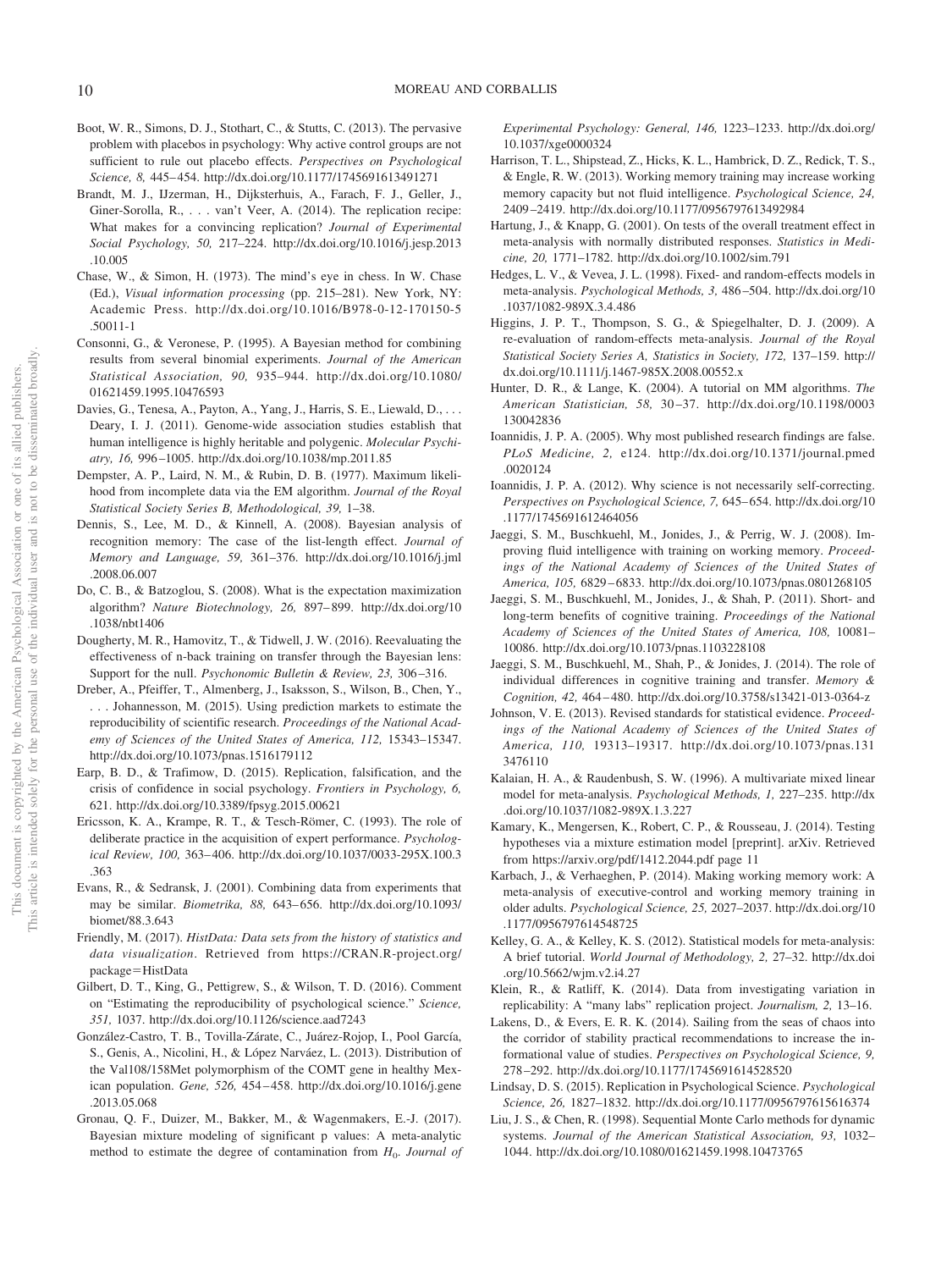- Makel, M. C., Plucker, J. A., & Hegarty, B. (2012). Replications in psychology research: How often do they really occur? *Perspectives on Psychological Science, 7,* 537–542. [http://dx.doi.org/10.1177/174](http://dx.doi.org/10.1177/1745691612460688) [5691612460688](http://dx.doi.org/10.1177/1745691612460688)
- Malec, D., & Sedransk, J. (1992). Bayesian methodology for combining the results from different experiments when the specifications for pooling are uncertain. *Biometrika, 79,* 593– 601. [http://dx.doi.org/10.1093/](http://dx.doi.org/10.1093/biomet/79.3.593) [biomet/79.3.593](http://dx.doi.org/10.1093/biomet/79.3.593)
- Marin, J.-M., Mengersen, K., & Robert, C. P. (2005). Bayesian modelling and inference on mixtures of distributions. In D. K. Dey & C. R. Rao (Eds.), *Handbook of statistics* (Vol. 25, pp. 459 –507). New York, NY: Elsevier. [http://dx.doi.org/10.1016/S0169-7161\(05\)25016-2](http://dx.doi.org/10.1016/S0169-7161%2805%2925016-2)
- Melby-Lervåg, M., & Hulme, C. (2013). Is working memory training effective? A meta-analytic review. *Developmental Psychology, 49,* 270 – 291.<http://dx.doi.org/10.1037/a0028228>
- Melby-Lervåg, M., Redick, T. S., & Hulme, C. (2016). Working memory training does not improve performance on measures of intelligence or other measures of "far transfer." *Perspectives on Psychological Science, 11,* 512–534.<http://dx.doi.org/10.1177/1745691616635612>
- Moreau, D. (2014). Making sense of discrepancies in working memory training experiments: A Monte Carlo simulation. *Frontiers in Systems Neuroscience, 8,* 161.<http://dx.doi.org/10.3389/fnsys.2014.00161>
- Moreau, D., Kirk, I. J., & Waldie, K. E. (2017). High-intensity training enhances executive function in children in a randomized, placebocontrolled trial. *eLife, 6,* e25062.<http://dx.doi.org/10.7554/eLife.25062>
- Moreno, E., Vázquez-Polo, F. J., & Negrín, M. A. (2017). Bayesian meta-analysis: The role of the between-sample heterogeneity. *Statistical Methods in Medical Research*. Advance online publication. [http://dx.doi](http://dx.doi.org/10.1177/0962280217709837) [.org/10.1177/0962280217709837](http://dx.doi.org/10.1177/0962280217709837)
- Nord, C. L., Valton, V., Wood, J., & Roiser, J. P. (2017). Power-up: A reanalysis of "power failure" in neuroscience using mixture modelling. *The Journal of Neuroscience, 37,* 8051– 8061. [http://dx.doi.org/10.1523/](http://dx.doi.org/10.1523/JNEUROSCI.3592-16.2017) [JNEUROSCI.3592-16.2017](http://dx.doi.org/10.1523/JNEUROSCI.3592-16.2017)
- Nosek, B. A., & Bar-Anan, Y. (2012). Scientific utopia: I. Opening scientific communication. *Psychological Inquiry, 23,* 217–243. [http://dx](http://dx.doi.org/10.1080/1047840X.2012.692215) [.doi.org/10.1080/1047840X.2012.692215](http://dx.doi.org/10.1080/1047840X.2012.692215)
- Nosek, B. A., Spies, J. R., & Motyl, M. (2012). Scientific utopia: II. Restructuring incentives and practices to promote truth over publishability. *Perspectives on Psychological Science, 7,* 615– 631. [http://dx.doi](http://dx.doi.org/10.1177/1745691612459058) [.org/10.1177/1745691612459058](http://dx.doi.org/10.1177/1745691612459058)
- Open Science Collaboration. (2015). Estimating the reproducibility of psychological science. *Science, 349,* aac4716. [http://dx.doi.org/10.1126/](http://dx.doi.org/10.1126/science.aac4716) [science.aac4716](http://dx.doi.org/10.1126/science.aac4716)
- Papadatou-Pastou, M., & Tomprou, D. M. (2015, September). Intelligence and handedness: Meta-analyses of studies on intellectually disabled, typically developing, and gifted individuals. *Neuroscience & Biobehavioral Reviews, 56,* 151–165. [http://dx.doi.org/10.1016/j.neubiorev.2015](http://dx.doi.org/10.1016/j.neubiorev.2015.06.017) [.06.017](http://dx.doi.org/10.1016/j.neubiorev.2015.06.017)
- Perugini, M., Gallucci, M., & Costantini, G. (2014). Safeguard power as a protection against imprecise power estimates. *Perspectives on Psychological Science, 9,* 319 –332. [http://dx.doi.org/10.1177/1745691](http://dx.doi.org/10.1177/1745691614528519) [614528519](http://dx.doi.org/10.1177/1745691614528519)
- Petryshen, T. L., Sabeti, P. C., Aldinger, K. A., Fry, B., Fan, J. B., Schaffner, S. F., . . . Sklar, P. (2010). Population genetic study of the brain-derived neurotrophic factor (BDNF) gene. *Molecular Psychiatry, 15,* 810 – 815.<http://dx.doi.org/10.1038/mp.2009.24>
- Redick, T. S., Shipstead, Z., Harrison, T. L., Hicks, K. L., Fried, D. E., Hambrick, D. Z.,... Engle, R. W. (2013). No evidence of intelligence improvement after working memory training: A randomized, placebocontrolled study. *Journal of Experimental Psychology: General, 142,* 359 –379.<http://dx.doi.org/10.1037/a0029082>
- Ridding, M. C., & Ziemann, U. (2010). Determinants of the induction of cortical plasticity by non-invasive brain stimulation in healthy subjects.

*The Journal of Physiology, 588,* 2291–2304. [http://dx.doi.org/10.1113/](http://dx.doi.org/10.1113/jphysiol.2010.190314) [jphysiol.2010.190314](http://dx.doi.org/10.1113/jphysiol.2010.190314)

- Rubinstein, R. Y., & Kroese, D. P. (2011). *Simulation and the Monte Carlo method*. Hoboken, NJ: Wiley.
- Scarisbrick, D. J., Tweedy, J. R., & Kuslansky, G. (1987). Hand preference and performance effects on line bisection. *Neuropsychologia, 25,* 695– 699. [http://dx.doi.org/10.1016/0028-3932\(87\)90061-3](http://dx.doi.org/10.1016/0028-3932%2887%2990061-3)
- Schimmack, U. (2012). The ironic effect of significant results on the credibility of multiple-study articles. *Psychological Methods, 17,* 551– 566.<http://dx.doi.org/10.1037/a0029487>
- Schmidt, F. L. (1992). What do data really mean? Research findings, metaanalysis, and cumulative knowledge in psychology. *American Psychologist, 47,* 1173–1181.<http://dx.doi.org/10.1037/0003-066X.47.10.1173>
- Schultz, D. P. (1969). The human subject in psychological research. *Psychological Bulletin, 72,* 214 –228. [http://dx.doi.org/10.1037/h00](http://dx.doi.org/10.1037/h0027880) [27880](http://dx.doi.org/10.1037/h0027880)
- Shipstead, Z., Redick, T. S., & Engle, R. W. (2012). Is working memory training effective? *Psychological Bulletin, 138,* 628 – 654. [http://dx.doi](http://dx.doi.org/10.1037/a0027473) [.org/10.1037/a0027473](http://dx.doi.org/10.1037/a0027473)
- Sidik, K., & Jonkman, J. N. (2002). A simple confidence interval for meta-analysis. *Statistics in Medicine, 21,* 3153–3159. [http://dx.doi.org/](http://dx.doi.org/10.1002/sim.1262) [10.1002/sim.1262](http://dx.doi.org/10.1002/sim.1262)
- <span id="page-10-3"></span>Simmons, J. P., Nelson, L. D., & Simonsohn, U. (2011). False-positive psychology: Undisclosed flexibility in data collection and analysis allows presenting anything as significant. *Psychological Science, 22,* 1359 –1366.<http://dx.doi.org/10.1177/0956797611417632>
- <span id="page-10-0"></span>Simons, D. J., Boot, W. R., Charness, N., Gathercole, S. E., Chabris, C. F., Hambrick, D. Z., & Stine-Morrow, E. A. L. (2016). Do "brain-training" programs work? *Psychological Science in the Public Interest, 17,* 103– 186.<http://dx.doi.org/10.1177/1529100616661983>
- <span id="page-10-5"></span>Simonsohn, U. (2015). Small telescopes: Detectability and the evaluation of replication results. *Psychological Science, 26,* 559 –569. [http://dx.doi](http://dx.doi.org/10.1177/0956797614567341) [.org/10.1177/0956797614567341](http://dx.doi.org/10.1177/0956797614567341)
- <span id="page-10-2"></span>Somers, M., Shields, L. S., Boks, M. P., Kahn, R. S., & Sommer, I. E. (2015). Cognitive benefits of right-handedness: A meta-analysis. *Neuroscience and Biobehavioral Reviews, 51,* 48 – 63. [http://dx.doi.org/10](http://dx.doi.org/10.1016/j.neubiorev.2015.01.003) [.1016/j.neubiorev.2015.01.003](http://dx.doi.org/10.1016/j.neubiorev.2015.01.003)
- <span id="page-10-8"></span><span id="page-10-7"></span>Speelman, C. P., & McGann, M. (2013). How mean is the mean? *Frontiers in Psychology, 4,* 451.
- Spence, J. R., & Stanley, D. J. (2016). Prediction interval: What to expect when you're expecting...A replication. *PLoS ONE, 11,* e0162874. <http://dx.doi.org/10.1371/journal.pone.0162874>
- <span id="page-10-1"></span>Thompson, T. W., Waskom, M. L., Garel, K.-L. A., Cardenas-Iniguez, C., Reynolds, G. O., Winter, R.,... Gabrieli, J. D. E. (2013). Failure of working memory training to enhance cognition or intelligence. *PLoS ONE, 8,* e63614.<http://dx.doi.org/10.1371/journal.pone.0063614>
- <span id="page-10-9"></span>van Assen, M. A. L. M., van Aert, R. C. M., Nuijten, M. B., & Wicherts, J. M. (2014). Why publishing everything is more effective than selective publishing of statistically significant results. *PLoS ONE, 9,* e84896. <http://dx.doi.org/10.1371/journal.pone.0084896>
- <span id="page-10-4"></span>van Erp, S., Verhagen, J., Grasman, R., & Wagenmakers, E. (2017). Estimates of between-study heterogeneity for 705 meta-analyses reported in Psychological Bulletin from 1990 to 2013. *Journal of Open Psychology Data, 5,* 4.<http://dx.doi.org/10.5334/jopd.33>
- <span id="page-10-6"></span>Verhagen, J., & Wagenmakers, E.-J. (2014). Bayesian tests to quantify the result of a replication attempt. *Journal of Experimental Psychology: General, 143,* 1457–1475. [http://dx.doi.org/10.1037/a00](http://dx.doi.org/10.1037/a0036731) [36731](http://dx.doi.org/10.1037/a0036731)
- Witte, A. V., Kürten, J., Jansen, S., Schirmacher, A., Brand, E., Sommer, J., & Flöel, A. (2012). Interaction of BDNF and COMT polymorphisms on paired-associative stimulation-induced cortical plasticity. *The Journal of Neuroscience, 32,* 4553– 4561. [http://dx.doi.org/10.1523/](http://dx.doi.org/10.1523/JNEUROSCI.6010-11.2012) [JNEUROSCI.6010-11.2012](http://dx.doi.org/10.1523/JNEUROSCI.6010-11.2012)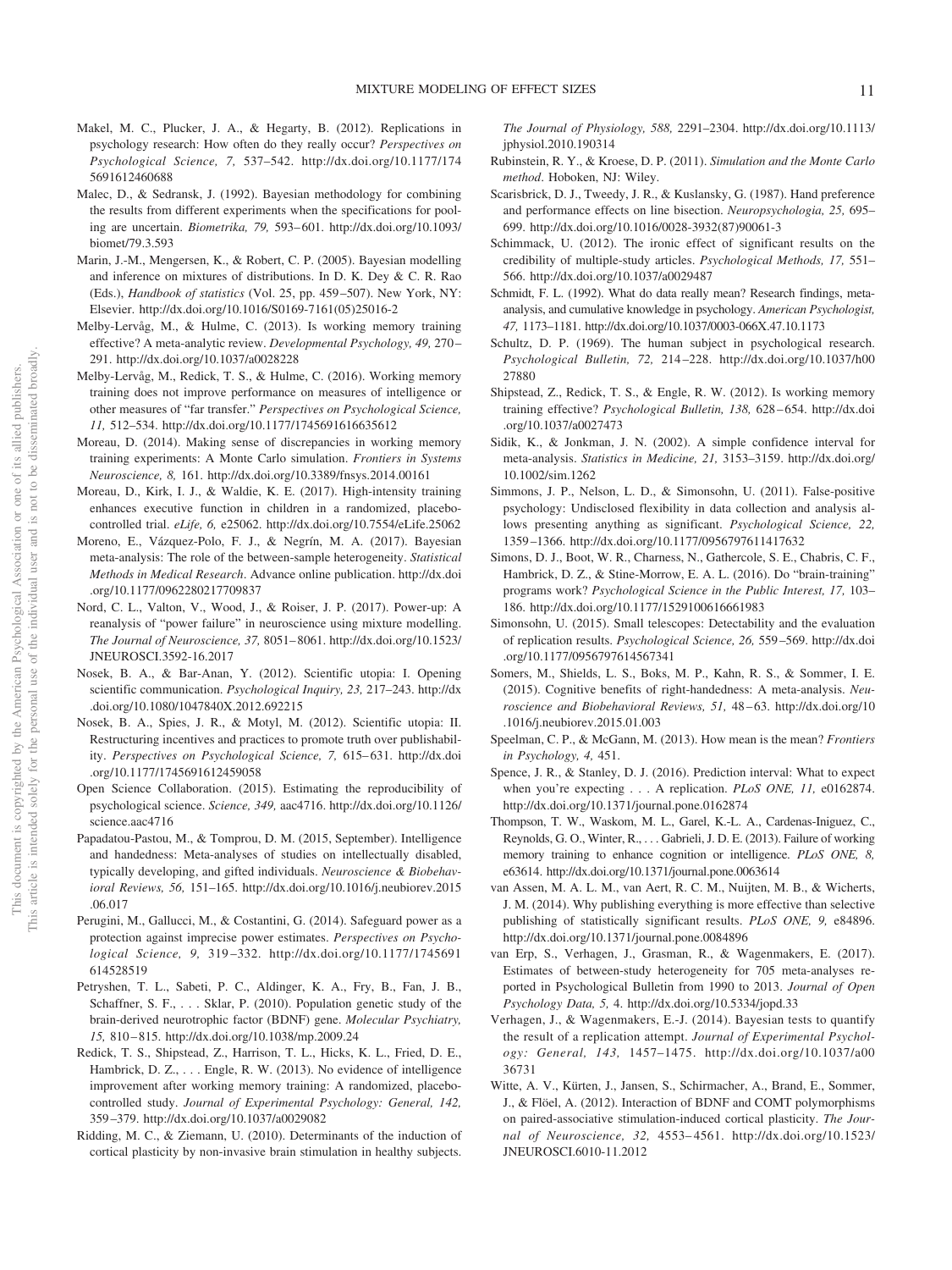Wright, L., & Hardie, S. M. (2015). Left-handers look before they leap: Handedness influences reactivity to novel Tower of Hanoi tasks. *Frontiers in Psychology, 6,* 58.<http://dx.doi.org/10.3389/fpsyg.2015.00058>

Yarkoni, T., & Westfall, J. (2017). Choosing prediction over explanation in psychology: Lessons from machine learning. *Perspectives on Psychological Science, 58,* 1–23.<http://dx.doi.org/10.1177/1745691617693393>

## **Appendix A The General Mixture Model Framework**

Mixture models are used to make inferences about properties of subpopulations contained within a larger population. Suppose we plot the distribution of heights across a population of separately, with distinct model fits, the reason for bimodality appears clear (Figure A1B).

individuals (data retrieved from Friendly, 2017). If we fit a density distribution to the histogram, we can see the general trend of the distribution (Figure A1A). In this example, it is rather obvious that the underlying distribution is bimodal—that is, it contains two different distributions, with two modes. Here, the explanation is straightforward: The distribution includes heights from men and women, conflated together. When plotted

In this example, we know which observations are measurements from men and which are measurements from women. However, this is not always the case— oftentimes, subpopulations are not known, or at least not identified. Yet, we can estimate the shapes

and modes of the two distributions, together with the probability of coming from either of these distributions for each data point. Importantly, the number of subpopulations is not limited to two, such that the overall framework can accommodate multiple sub-



*Figure A1.* Distribution of heights in a population of men and women. (A) Overall, the distribution appears to be bimodal–the density line does not fit the data well. (B) When men and women are separated, the underlying trend is clearer: men are taller than women on average, although there is some overlap between the two subpopulations. Separate density lines are better fit to the data. See the online article for the color version of this figure.

(*Appendices continue*)